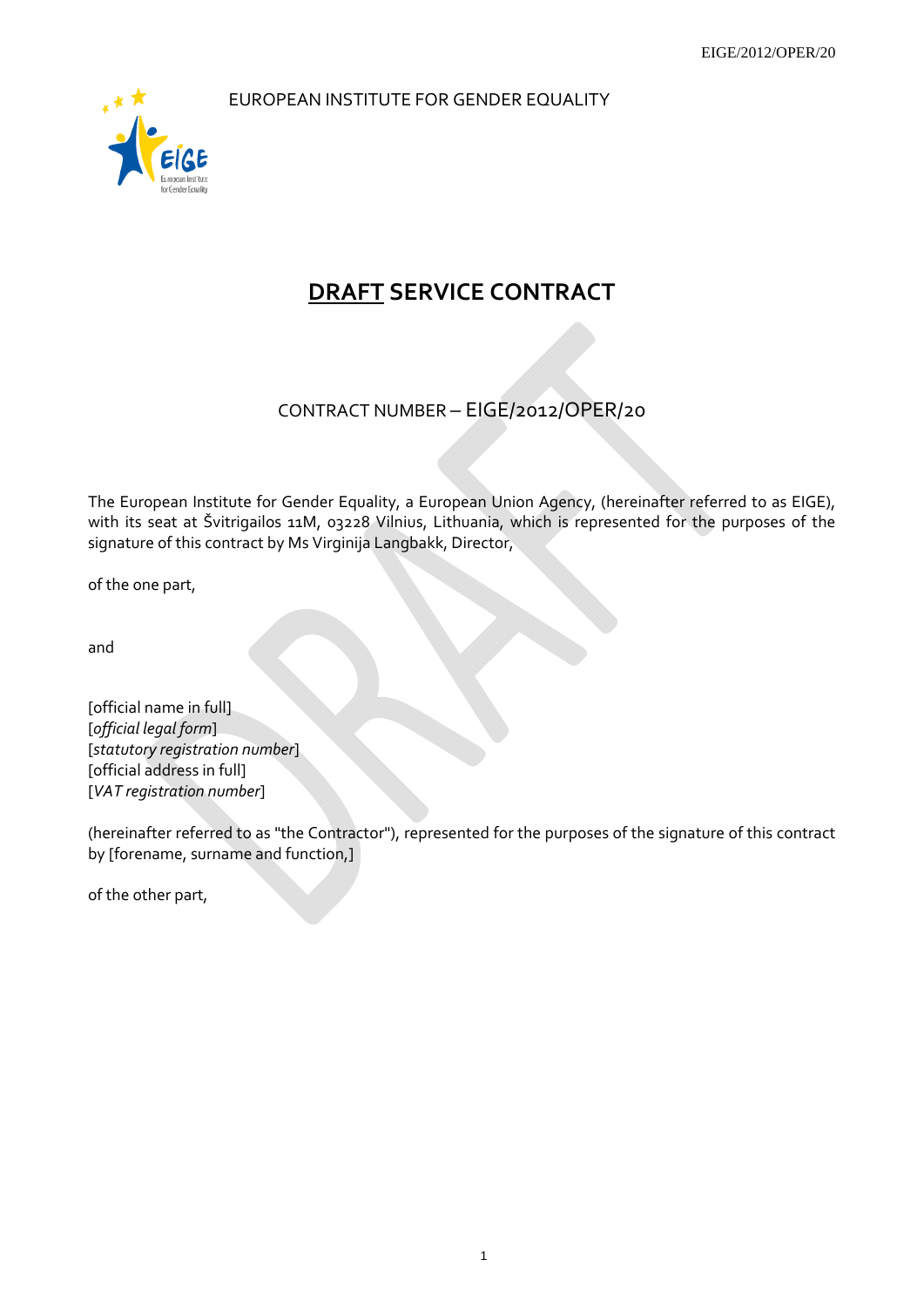# **HAVE AGREED**

## the **Special Conditions** and the following Annexes

- **Annex I** General Conditions for service Contracts
- **Annex II**  Tender Specifications and Monitoring (Invitation to Tender No [*complete*] of [*date complete*])
- **Annex III**  Contractor's Tender (No [*complete*] of [*insert date*])

## [*Other Annexes*]

which form an integral part of this contract (hereinafter referred to as "the Contract").

**The terms set out in the Special Conditions shall take precedence over those in the other parts of the Contract. The terms set out in the General Conditions shall take precedence over those in the Annexes. The terms set out in the Tender Specifications (Annex II) shall take precedence over those in the Tender (Annex III).** 

Subject to the above, the several instruments forming part of the Contract are to be taken as mutually explanatory. Ambiguities or discrepancies within or between such parts shall be explained or rectified by a written instruction issued by the EIGE, subject to the rights of the Contractor under Article I.7 should he dispute any such instruction.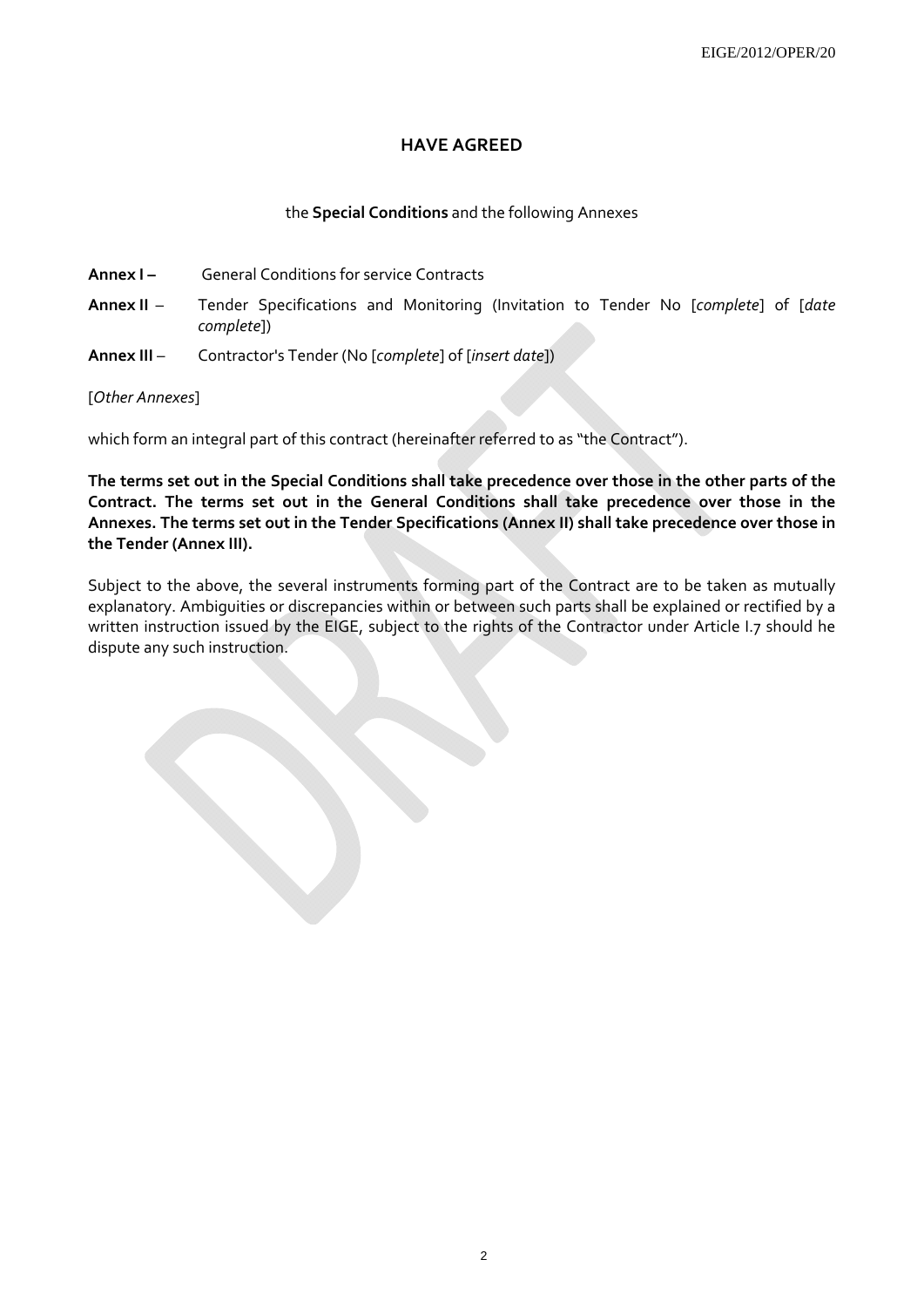# **I – SPECIAL CONDITIONS**

#### **ARTICLE I.1 - SUBJECT**

- **I.1.1.** The subject of the Contract is Study on area H of the Beijing Platform for Action– Institutional Mechanisms.
- **I.1.2.** The Contractor shall execute the tasks assigned to him in accordance with the Tender Specifications annexed to the Contract (Annex II).

## **ARTICLE I.2 - DURATION**

- **I.2.1.** The Contract shall enter into force on the date on which it is signed by EIGE as the last contracting party to sign.
- **I.2.2.** Execution of the tasks may under no circumstances begin before the date on which the Contract enters into force.
- **I.2.3.** The duration of the tasks shall not exceed 11 months and schedule provided in the Tender Specifications shall be respected. This period and all other periods specified in the Contract are calculated in calendar days. Execution of the tasks shall start from the date of entry into force of the Contract. The period of execution of the tasks may be extended only with the express written agreement of the parties before such period elapses.

# **ARTICLE I.3 – CONTRACT PRICE**

**I.3.1***.* The total amount to be paid by the EIGE under the Contract shall be [amount in figures and in words] EUR covering all tasks executed.

#### **ARTICLE I.4 – PAYMENT PERIODS AND FORMALITIES**

Payments under the Contract shall be made in accordance with Article II. 4. Payments shall be executed only if the Contractor has fulfilled all his contractual obligations by the date on which the invoice is submitted.

The request for payment and/or an invoice should refer to the reference number of this Service contract.

- **I.4.1***. Pre-financing payment:* following signature of the Contract by the last contracting party, within 30 days of:
	- the receipt by the Institute of a relevant invoice

a pre-financing payment of XX EUR [complete amount in figures and in words] equal to 30% of the total amount referred to in Article I.3 shall be made*.*

**1.4.2** *Interim payment:* payment of XX EUR [complete amount in figures and in words] equal to 40 % of the amount mentioned in Article I.3. The request for payment by the Contractor shall be admissible if accompanied by: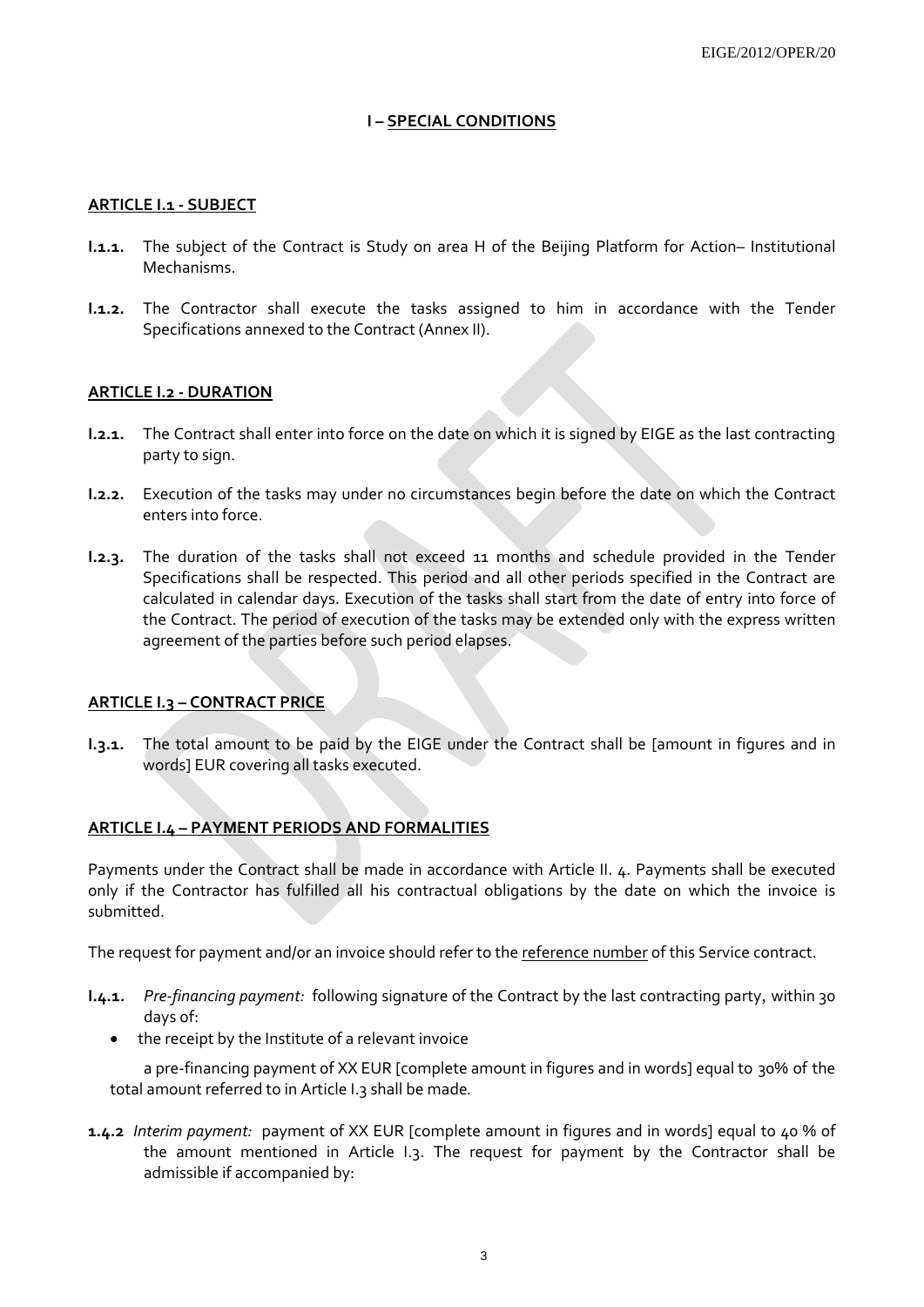- Inception report and relevant Annexes
- Interim report and relevant Annexes
- relevant invoice
- evidence that the reports have been approved by EIGE.

#### **I.4.3***. Payment of the balance*

The request for payment of the balance shall be admissible if accompanied by:

- the Final report and relevant Annexes
- relevant invoice
- evidence that the report has been approved by EIGE.

EIGE shall have twenty days from receipt to approve or reject the report(s) and the Contractor shall have ten days in which to submit additional information or a new report.

Within 30 days of the date, on which the report(s) is approved by EIGE, payment corresponding to the relevant invoice(s) shall be made.

## **ARTICLE I.5 – BANK ACCOUNT**

Payments shall be made to the Contractor's bank account denominated in euro, identified as follows:

Name of bank: [complete] Address of branch in full: [complete] Exact designation of account holder: [complete] Full account number including codes: [complete] IBAN code: [complete]

# **ARTICLE I.6 – GENERAL ADMINISTRATIVE PROVISIONS**

Any communication relating to the Contract shall be made in writing and shall bear the Contract number. Ordinary mail shall be deemed to have been received by the EIGE on the date on which it is registered by the department responsible indicated below. Communications shall be sent to the following addresses:

EIGE:

Mr/Mrs/Ms [complete] European Institute for Gender Equality Švitrigailos 11M LT-03228 Vilnius e-mail: [complete]

Contractor:

Mr/Mrs/Ms [complete] [Function] [*Company name*] [Official address in full]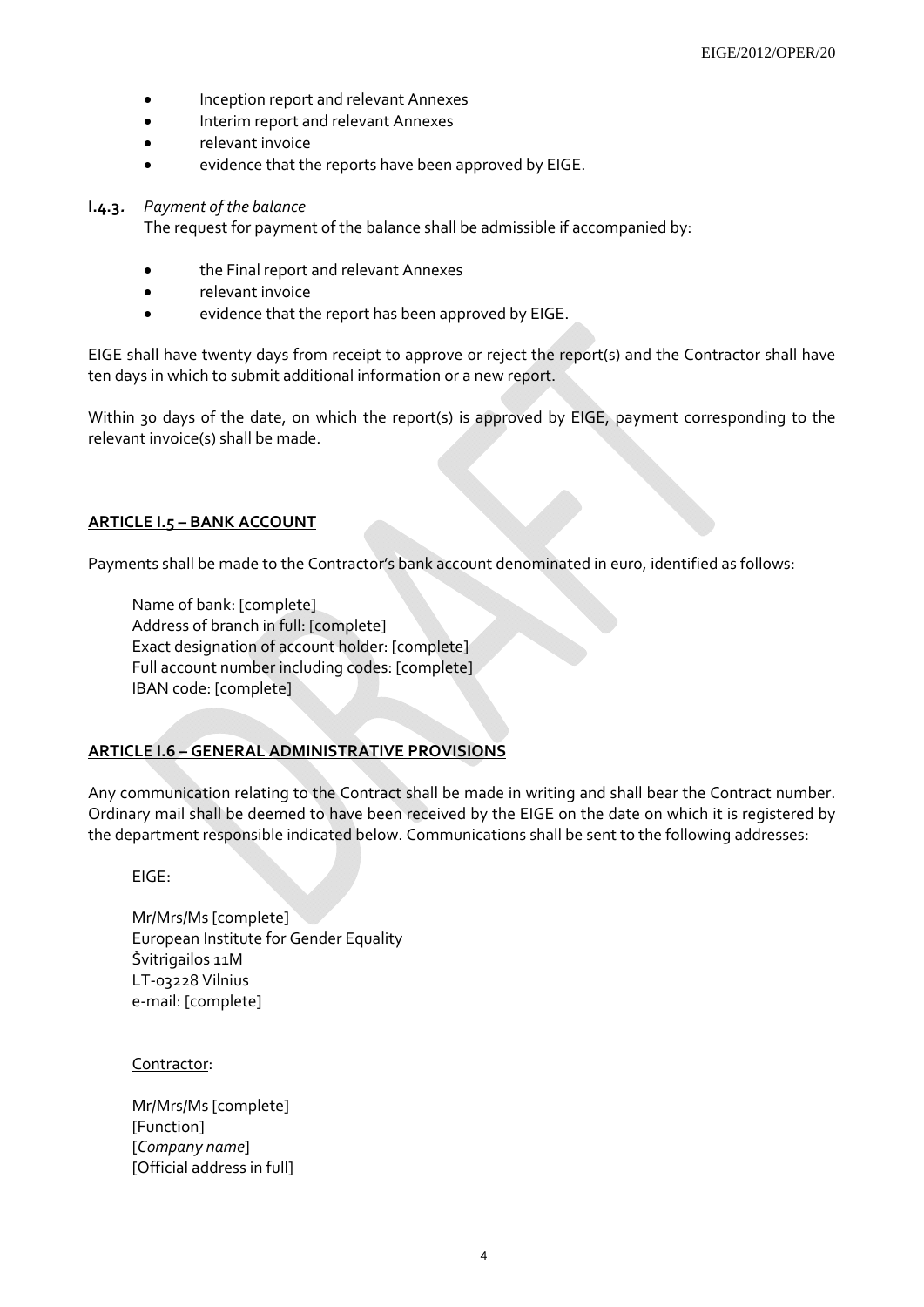# **ARTICLE I.7– APPLICABLE LAW AND SETTLEMENT OF DISPUTES**

- **I.7.1.** The Contract shall be governed by the national substantive law of the Republic of Lithuania.
- **I.7.2.** Any dispute between the parties resulting from the interpretation or application of the Contract which cannot be settled amicably shall be brought before the courts of the Republic of Lithuania.

## **ARTICLE I.8 – DATA PROTECTION**

Any personal data included in or relating to the Contract, including its execution shall be processed pursuant to Regulation (EC) No 45/2001 on the Protection of individuals with regard to the processing of personal data by the Community institutions and bodies and on the free movement of such data:

- The data shall be processed solely for the purposes of the performance, management and monitoring of the Contract by EIGE without prejudice to possible transmission to the bodies charged with a monitoring or inspection task in application of the Union law. The Contractor shall have the right of access to his/her personal data and the right to rectify any such data. Should the Contractor have any queries concerning the processing of his/her personal data, s/he shall address them to EIGE's Data Protection Officer. The Contractor shall have right of recourse at any time to the European Data Protection Supervisor.
- − Where the Contract requires the processing of personal data, the Contractor may act only under the supervision of the data controller, in particular with regard to the purposes of the processing, the categories of data which may be processed, the recipients of the data, and the means by which the data subject may exercise his/her rights. The Contractor shall limit access to the data to the staff strictly necessary for the performance, management and monitoring of the Contract. The Contractor undertakes to adopt appropriate technical and organisational security measures having regard to the risks inherent in the processing and to the nature of the personal data concerned.

# **ARTICLE I.9 – USE OF THE RESULTS**

# **I.9.1 Modes of exploitation**

All studies/analysis /materials/reports or scientific work, designs, computations, documented data, database format and data, methods of creation, discoveries produced within this Contract and for which the rights vest in EIGE and thereby EIGE has acquired the ownership in accordance with Article II.10 may be used in the following way:

- i) distribution:
	- publishing in paper copies
	- publishing in electronic form as downloadable/non-downloadable file
	- making available on internet
	- broadcasting
	- public presentation or display
	- communication through a press information services
	- inclusion in widely accessible databases or indexes
	- in any form and by any method existing at this date and in the future
	- giving access on individual requests without right to reproduce or exploit, as provided for by Regulation 1049/2001 regarding public access to European Parliament, Council and Commission documents
- ii) storage:
	- in paper format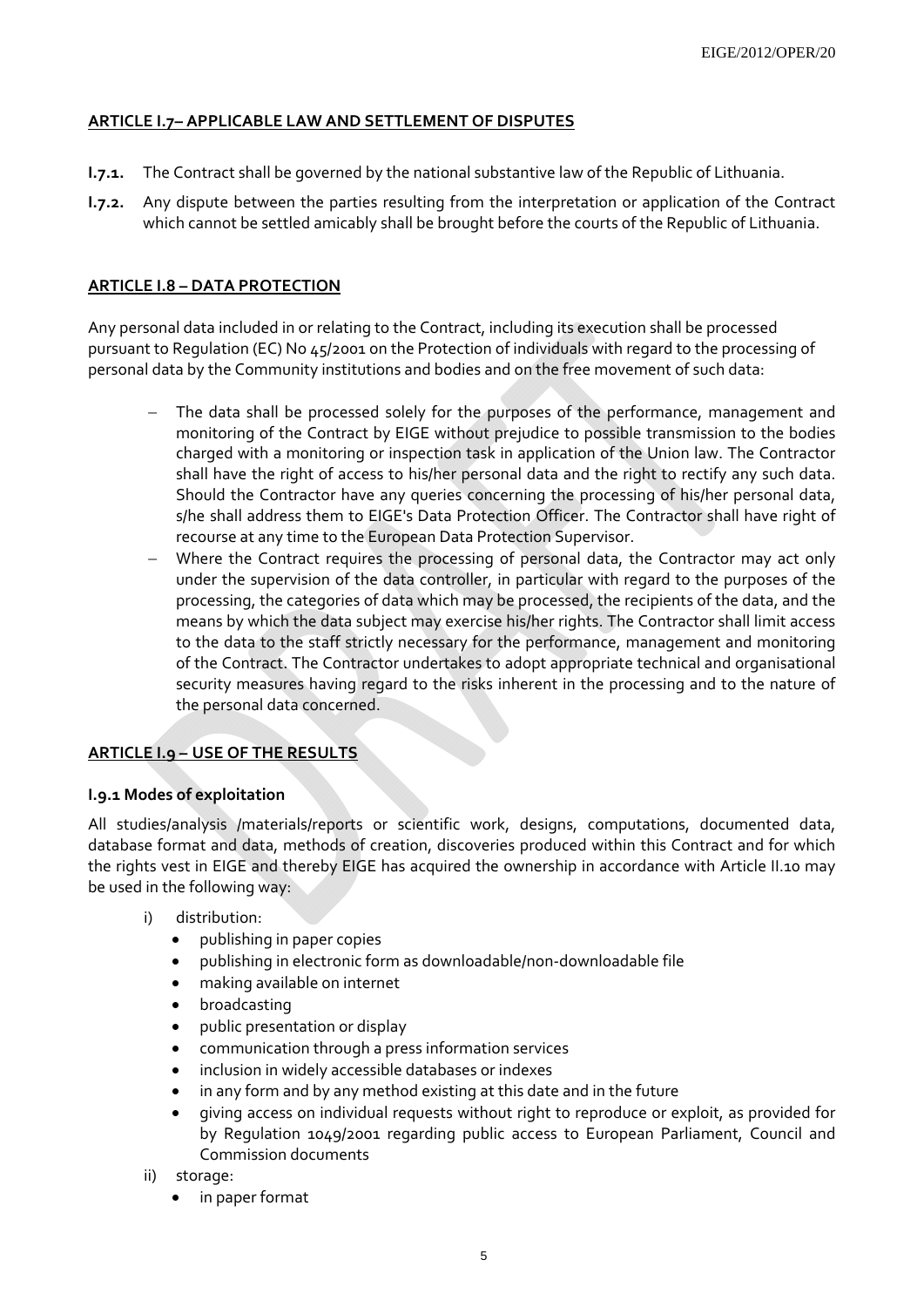- in electronic format
- iii) archiving in line with the applicable document management rules
- iv) modifications made by EIGE or by a third party:
	- shortening
	- making a summary
	- modification of the content
	- technical changes to the content:
		- o necessary correction of technical errors
		- o adding new parts or functionalities
		- o changing functionalities
		- o providing third parties with additional information concerning the result (e.g. source code)
	- addition of new elements, paragraphs titles, leads, bolds, legend, table of content, summary, graphics, subtitles, sound, etc.,
	- preparation in audio form, preparation as a presentation, animation, pictograms story, slide-show, public presentation etc.
	- extracting a part or dividing into parts
	- use of a concept or preparation of a derivate work
	- digitisation or converting the format for storage or usage purposes
	- translate, subtitle, dub
- v) language versions:
	- working language of EIGE
	- official languages of EU
	- languages used within EU
	- languages of candidate countries
- vi) use for EIGE's own purposes:
	- making available to the staff of EIGE
	- making available to the persons and entities working for EIGE or cooperating with it, including: contractors, subcontractors whether legal or natural persons, EU-institutions, agencies and bodies, Member States institutions
	- installing, uploading, processing
	- arranging, compiling, combining, retrieving
	- making a copy, reproducing
- vii) allow use of results by third parties:
	- for non commercial purposes,
	- without payment or against fulfilment of other conditions
	- assignment in full or in part
	- for a particular period or unlimited in time.

Where EIGE becomes aware that scope of modifications exceeds the scope envisaged in the Contract the creator shall be consulted. The creator will be obliged to provide his response within two weeks. He shall provide his agreement including any suggestions of modifications free of charge. The creator may refuse the intended modification only when it may harm his honour, reputation or distort integrity of the work.

#### **I.9.2 Pre-existing rights, intermediaries, creators' rights**

Where intellectual property rights, including rights of ownership and use of the Contractor and third parties, exist prior to the Contract being entered into, ("pre-existing rights") the Contractor shall establish a list which shall specify all pre-existing rights and disclose it to EIGE at the latest when delivering a final result.

All pre-existing rights to delivered results shall vest in EIGE and thereby under the terms of the Contract be effectively transferred to EIGE, as provided for in Article I.9.1.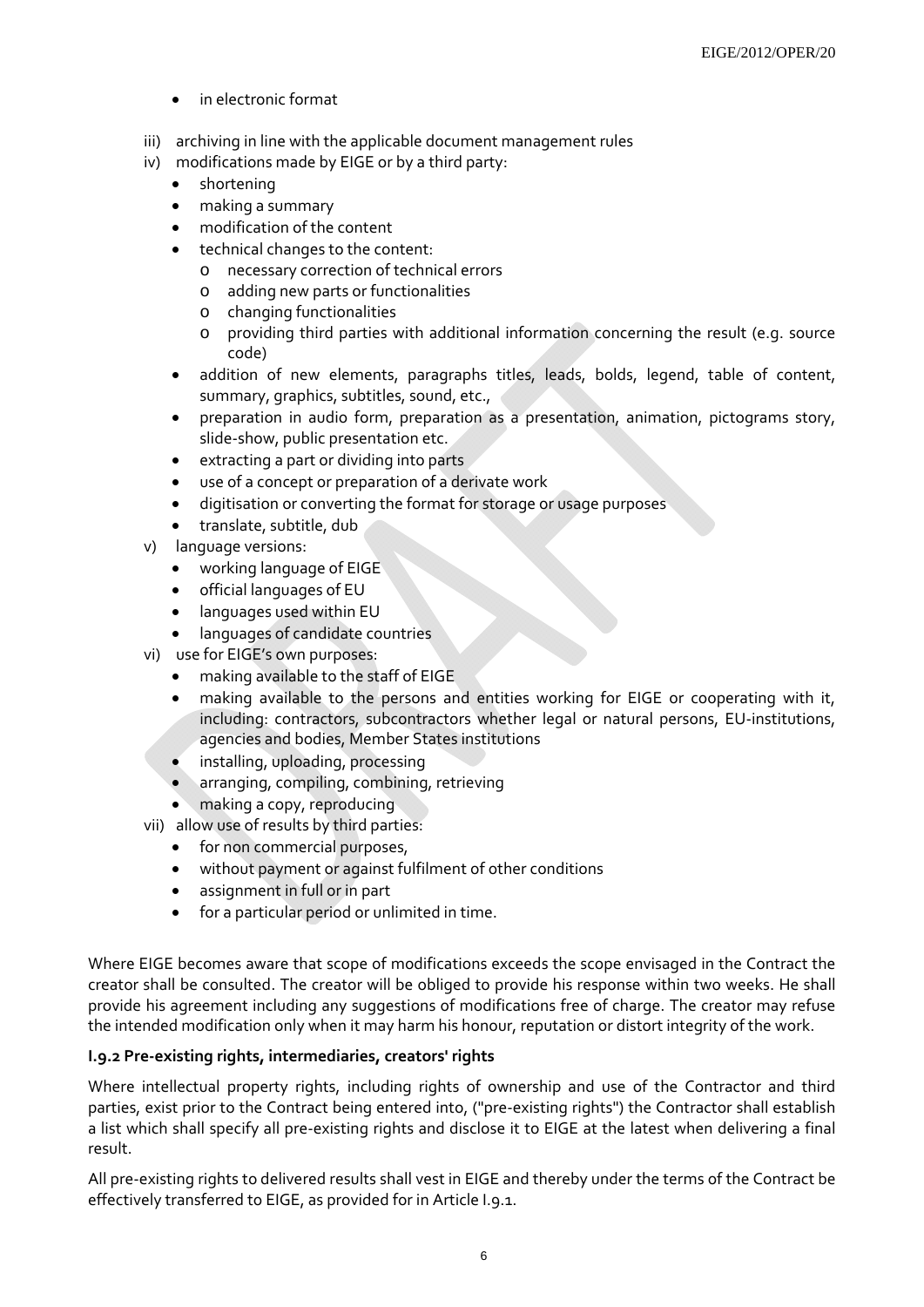The Contractor shall present relevant and exhaustive proofs of acquiring all necessary rights together with presentation of relevant result. The latter should be fulfilled by presentation of the contractors', all subcontractors' intermediating in the transfer of rights and creators' statements prepared in accordance with annex A1and the following information and documents:

- Title of the work, date of publishing, date of creation, place of publication, address of publication on internet, number, volume and other information allowing to identify origin easily
- Full identity of the author, creator, publisher, editor, photographer
- Copy of the licence to use the product or reference to it, if applicable
- Agreement transferring the right to the product to the Contractor
- Text of the disclaimer notice.

In case parts of the results were created by employees of the Contractor, documentary evidence shall be provided as to how the creators' or authors' rights were transferred to the Contractor, i.e. a copy of the relevant agreement or extract from the employment contract should be provided.

#### **I.9.3 Persons depicted in photographs or films**

In case natural, recognisable person(s) are depicted in a photograph or film the Contractor shall submit a statement of these depicted persons giving their permissions for the described use of their images. The above does not refer to photographs taken or films shot in public places where random members of the public are identifiable only hypothetically and to public persons acting in their public activities.

# **ARTICLE I.10 – TERMINATION BY EITHER CONTRACTING PARTY**

Either contracting party may, of its own volition and without being required to pay compensation, terminate the Contract with a formal prior notice. Should the EIGE terminate the Contract, the Contractor shall only be entitled to payment corresponding to part-performance of the Contract. On receipt of the letter terminating the Contract, the Contractor shall take all appropriate measures to minimise costs, prevent damage, and cancel or reduce his commitments. He shall draw up the documents required by the Special Conditions for the tasks executed up to the date on which termination takes effect, within a period not exceeding sixty days from that date.

#### **ARTICLE I.11 – CONTRACT CONCLUDED DURING STANDSTILL PERIOD**

In case this Contract was signed by both the Institute and the Contractor before the expiry of 14 calendar days from the day after simultaneous dispatch of information about the award decisions and decisions to reject, this Contract shall be null and void.]

#### **SIGNATURES**

For the Contractor, [*Company name*/

forename/surname/ function]

For the European Institute for Gender Equality,

Virginija LANGBAKK Director

signature[s]: \_\_\_\_\_\_\_\_\_\_\_\_\_\_\_\_\_\_\_\_\_\_\_

Done at [Place], [date]

signature[s]:\_\_\_\_\_\_\_\_\_\_\_\_\_\_\_\_\_\_\_\_\_

Done at Vilnius, [date]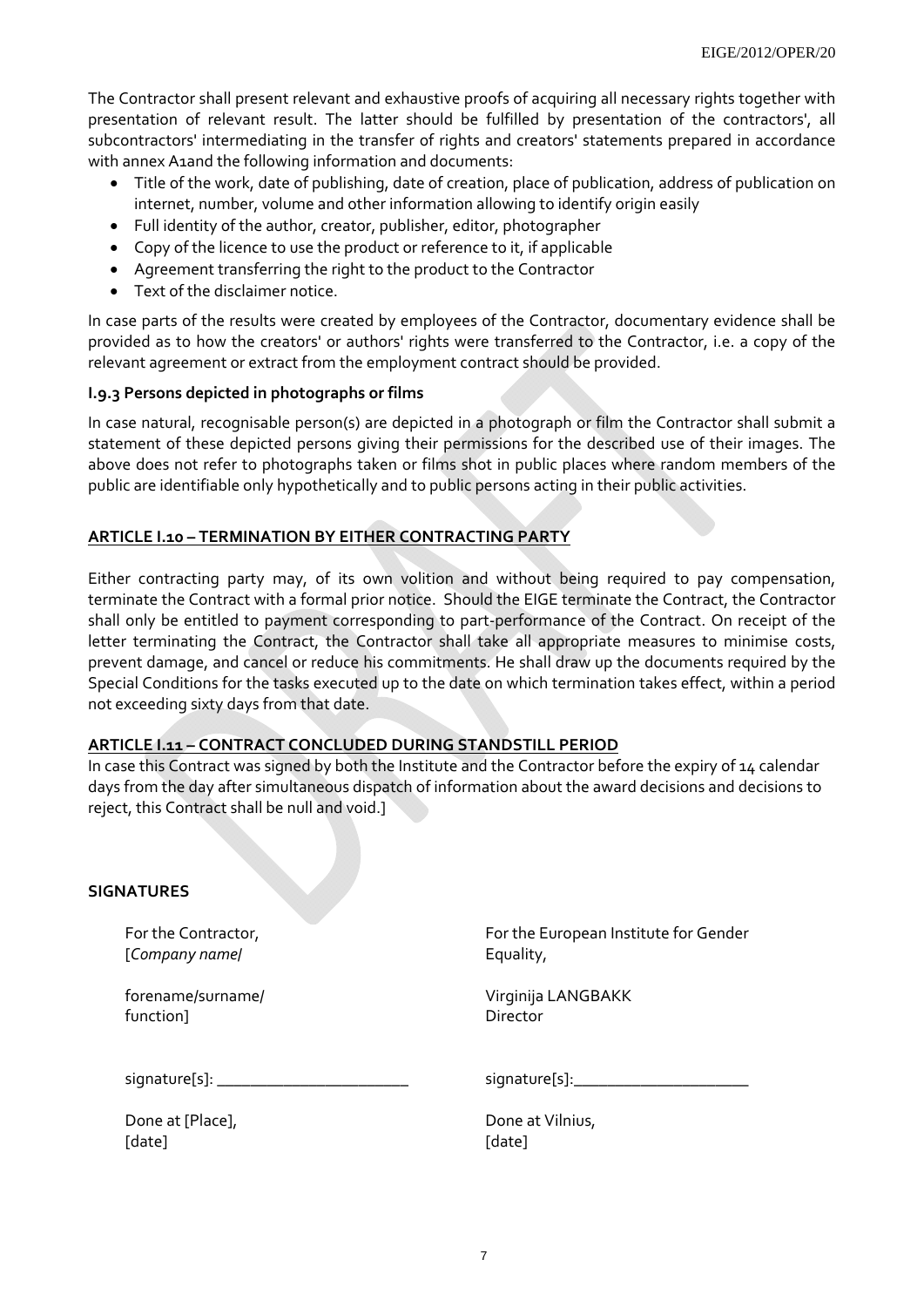In duplicate in English.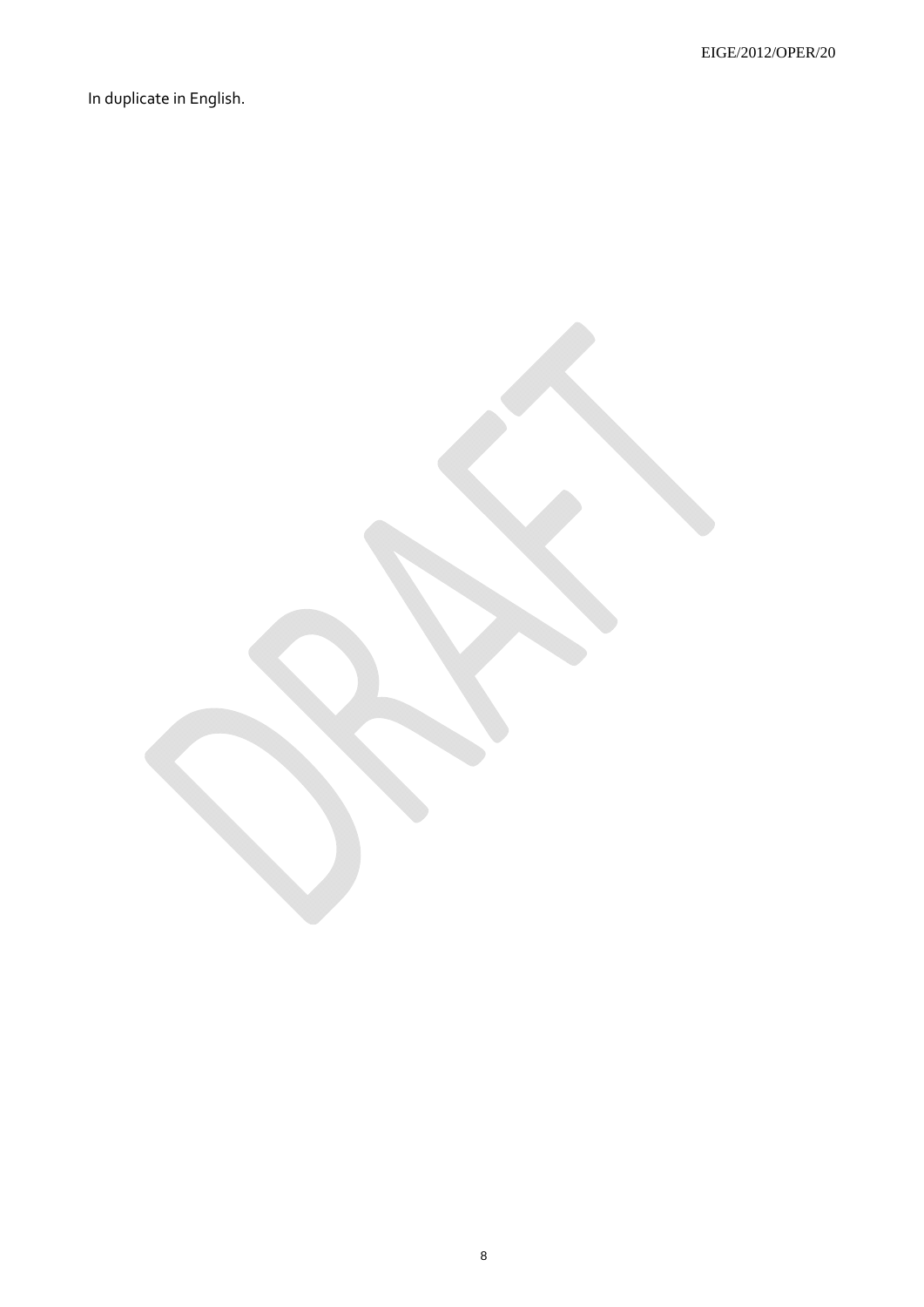# **ANNEX I – GENERAL CONDITIONS**

# **ARTICLE II.1 – PERFORMANCE OF THE CONTRACT**

- **II.1.1.** The Contractor shall perform the Contract to the highest professional standards. The Contractor shall have sole responsibility for complying with any legal obligations incumbent on him, notably those resulting from employment, tax and social legislation.
- **II.1.2.** The Contractor shall have sole responsibility for taking the necessary steps to obtain any permit or licence required for performance of the Contract under the laws and regulations in force at the place where the tasks assigned to him are to be executed.
- **II.1.3.** Without prejudice to Article II.3 any reference made to the Contractor's staff in the Contract shall relate exclusively to individuals involved in the performance of the Contract.
- **II.1.4.** The Contractor must ensure that any staff performing the Contract have the professional qualifications and experience required for the execution of the tasks assigned to them.
- **II.1.5.** The Contractor shall neither represent the EIGE nor behave in any way that would give such an impression. The Contractor shall inform third parties that he does not belong to the European public service.
- **II.1.6.** The Contractor shall have sole responsibility for the staff who execute the tasks assigned to them.

The Contractor shall make provision for the following employment or service relationships with his staff:

- staff executing the tasks assigned to the Contractor may not be given orders direct by the EIGE;
- the EIGE may not under any circumstances be considered to be the staff's employer and the said staff shall undertake not to invoke in respect of the EIGE any right arising from the contractual relationship between the EIGE and the Contractor.
- **II.1.7.** In the event of disruption resulting from the action of a member of the Contractor's staff working on EIGE premises or in the event of the expertise of a member of the Contractor's staff failing to correspond to the profile required by the Contract, the Contractor shall replace him without delay. EIGE shall have the right to request the replacement of any such member of staff, stating its reasons for so doing. Replacement staff must have the necessary qualifications and be capable of performing the Contract under the same contractual conditions. The Contractor shall be responsible for any delay in the execution of the tasks assigned to him resulting from the replacement of staff.
- **II.1.8.** Should any unforeseen event, action or omission directly or indirectly hamper execution of the tasks, either partially or totally, the Contractor shall immediately and on his own initiative record it and report it to the EIGE. The report shall include a description of the problem and an indication of the date on which it started and of the remedial action taken by the Contractor to ensure full compliance with his obligations under the Contract. In such event the Contractor shall give priority to solving the problem rather than determining liability.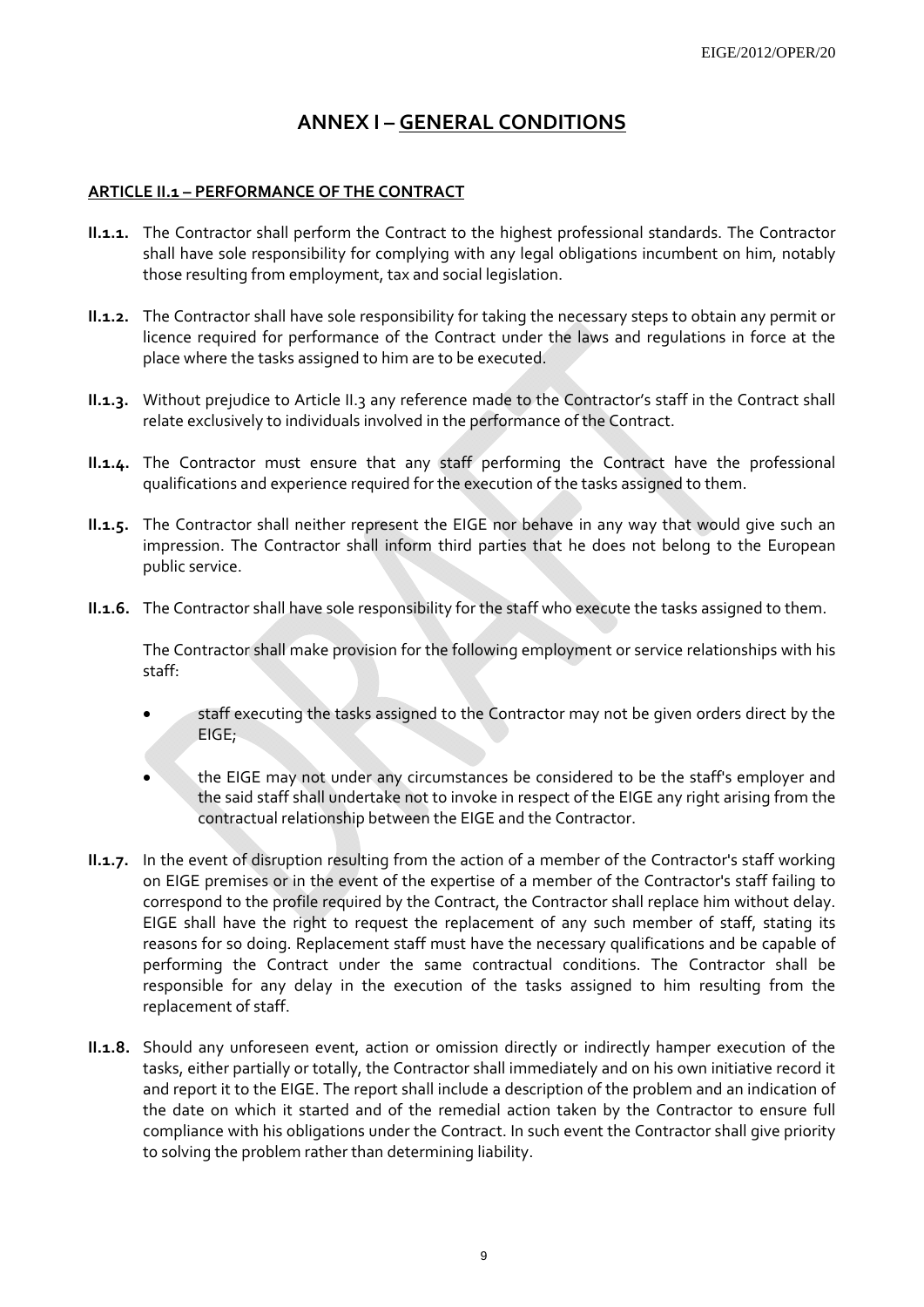**II.1.9.** Should the Contractor fail to perform his obligations under the Contract in accordance with the provisions laid down therein, the EIGE may - without prejudice to its right to terminate the Contract - reduce or recover payments in proportion to the scale of the failure. In addition, EIGE may claim compensation or impose liquidated damages provided for in Article II.12.

# **ARTICLE II.2 – LIABILITY**

- **II.2.1.** EIGE shall not be liable for damage sustained by the Contractor in performance of the Contract except in the event of wilful misconduct or gross negligence on the part of EIGE.
- **II.2.2.** The Contractor shall be liable for any loss or damage sustained by EIGE in performance of the Contract, including in the event of subcontracting under Article II.6 but only up to three times the total amount of the Contract. Nevertheless, if the damage or loss is caused by the gross negligence or wilful misconduct of the Contractor or by its employees, the Contractor shall remain liable without any limitation as to the amount of the damage or loss.
- **II.2.3.** The Contractor shall provide compensation in the event of any action, claim or proceeding brought against EIGE by a third party as a result of damage caused by the Contractor in performance of the Contract.
- **II.2.4.** In the event of any action brought by a third party against EIGE in connection with performance of the Contract, the Contractor shall assist EIGE. Expenditure incurred by the Contractor to this end may be borne by EIGE.
- **II.2.5.** The Contractor shall take out insurance against risks and damage relating to performance of the Contract if required by the relevant applicable legislation. He shall take out supplementary insurance as reasonably required by standard practice in the industry. A copy of all the relevant insurance contracts shall be sent to EIGE should it so request.

# **ARTICLE II.3 - CONFLICT OF INTERESTS**

**II.3.1.** The Contractor shall take all necessary measures to prevent any situation that could compromise the impartial and objective performance of the Contract. Such conflict of interests could arise in particular as a result of economic interest, political or national affinity, family or emotional ties, or any other relevant connection or shared interest. Any conflict of interests which could arise during performance of the Contract must be notified to EIGE in writing without delay. In the event of such conflict, the Contractor shall immediately take all necessary steps to resolve it.

EIGE reserves the right to verify that such measures are adequate and may require additional measures to be taken, if necessary, within a time limit which it shall set. The Contractor shall ensure that his staff, board and directors are not placed in a situation which could give rise to conflict of interests. Without prejudice to Article II.1 the Contractor shall replace, immediately and without compensation from EIGE, any member of his staff exposed to such a situation.

- **II.3.2.** The Contractor shall abstain from any contact likely to compromise his independence.
- **II.3.3.** The Contractor declares:
	- that he has not made and will not make any offer of any type whatsoever from which an unjustified advantage can be derived under the Contract,
	- that he has not granted and will not grant, has not sought and will not seek, has not attempted and will not attempt to obtain, and has not accepted and will not accept, any advantage, financial or in kind, to or from any party whatsoever, where such advantage constitutes an illegal practice or involves corruption, either directly or indirectly, inasmuch as it is an incentive or reward relating to performance of the Contract.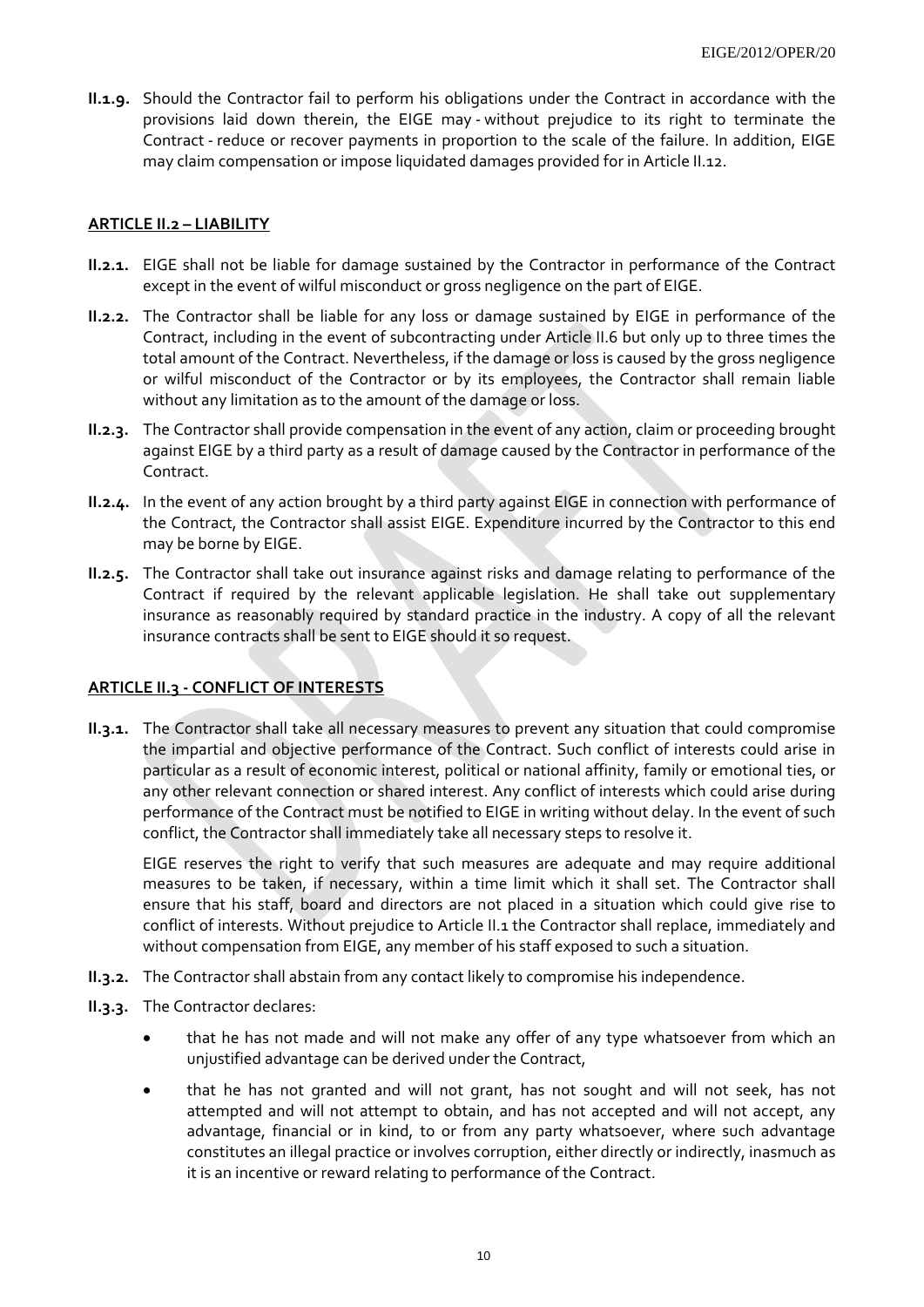**II.3.4.** The Contractor shall pass on all the relevant obligations in writing to his staff, board, and directors as well as to third parties involved in performance of the Contract.

#### **ARTICLE II.4 – CONFIDENTIALITY**

- **II.4.1.** The Contractor undertakes to treat in the strictest confidence and not make use of or divulge to third parties any information or documents which are linked to performance of the Contract. The Contractor shall continue to be bound by this undertaking after completion of the tasks.
- **II.4.2.** The Contractor shall obtain from each member of his staff, board and directors an undertaking that they will respect the confidentiality of any information which is linked, directly or indirectly, to execution of the tasks and that they will not divulge to third parties or use for their own benefit or that of any third party any document or information not available publicly, even after completion of the tasks.

#### **ARTICLE II.5 – DATA PROTECTION**

- **II.5.1** The Contractor shall have the right of access to his/her personal data and the right to rectify any such data. Should the Contractor have any queries concerning the processing of his/her personal data, s/he shall address them to the entity acting as data controller provided for in Article I.8.
- **II.5.2** The Contractor shall have right of recourse at any time to the European Data Protection Supervisor.
- **II.5.3** Where the Contract requires the processing of personal data by the Contractor, the Contractor may act only under the supervision of the data controller, in particular with regard to the purposes of the processing, the categories of data which may be processed, the recipients of the data, and the means by which the data subject may exercise his/her rights.
- **II.5.4** The Contractor shall limit access to the data to the staff strictly necessary for the performance, management and monitoring of the Contract.
- **II.5.5** The Contractor undertakes to adopt appropriate technical and organisational security measures having regard to the risks inherent in the processing and to the nature of the personal data concerned in order to:
- a) prevent any unauthorised person from having access to computer systems processing personal data, and especially:
	- aa) unauthorised reading, copying, alteration or removal of storage media;

ab) unauthorised data input as well as any unauthorised disclosure, alteration or erasure of stored personal data;

- ac) unauthorised use of data-processing systems by means of data transmission facilities;
- b) ensure that authorised users of a data-processing system can access only the personal data to which their access right refers;
- c) record which personal data have been communicated, when and to whom;
- d) ensure that personal data being processed on behalf of third parties can be processed only in the manner prescribed by the contracting institution or body;
- e) ensure that, during communication of personal data and transport of storage media, the data cannot be read, copied or erased without authorisation;
- f) design its organisational structure in such a way that it meets data protection requirements.

#### **ARTICLE II.6 – SUBCONTRACTING**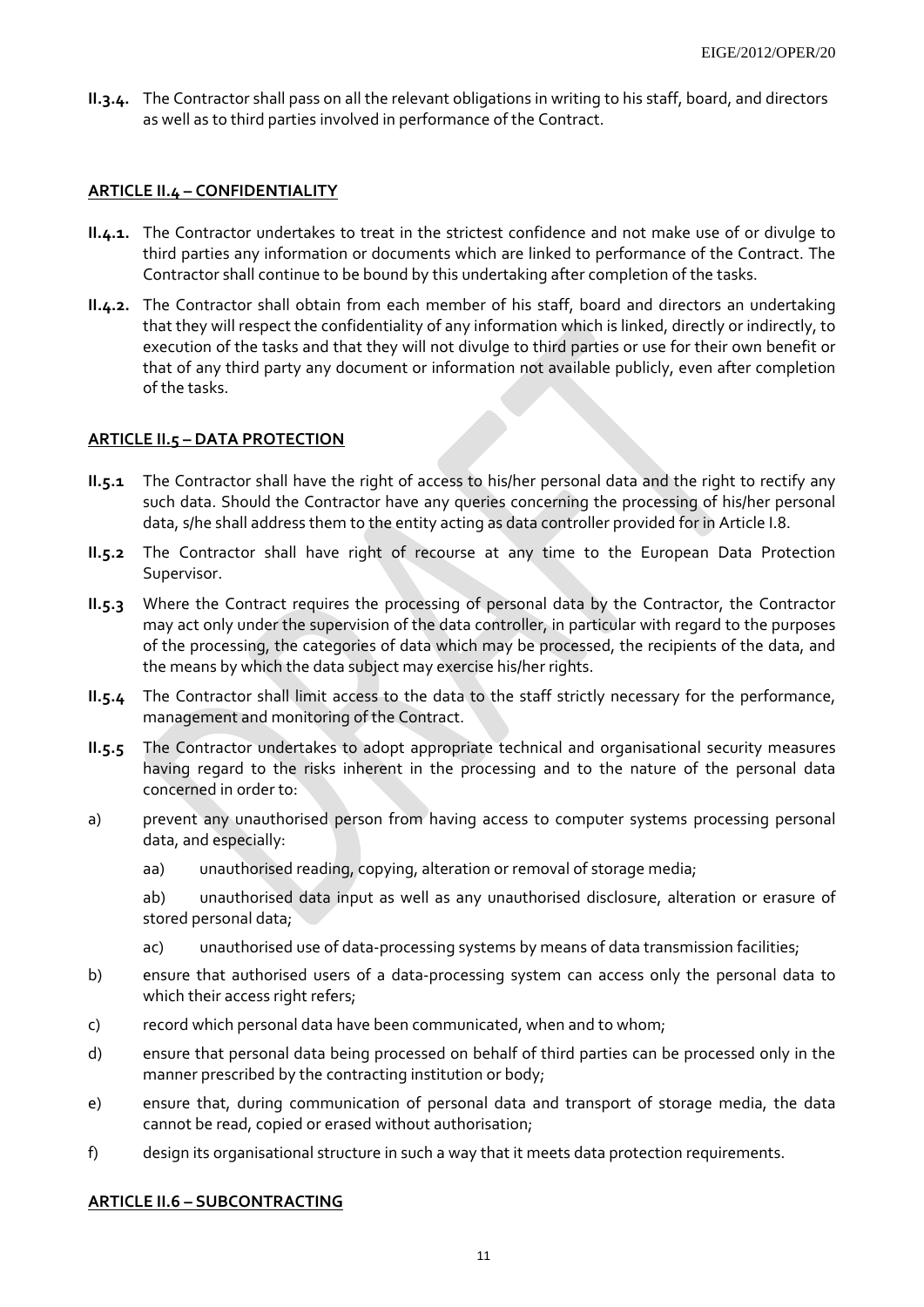- **II.6.1.** The Contractor shall not subcontract without prior written authorisation from EIGE nor cause the Contract to be performed in fact by third parties.
- **II.6.2.** Even where EIGE authorises the Contractor to subcontract to third parties, he shall none the less remain bound by his obligations to EIGE under the Contract and shall bear exclusive liability for proper performance of the Contract.
- **II.6.3.** The Contractor shall make sure that the subcontract does not affect rights and guarantees to which EIGE is entitled by virtue of the Contract, notably Article II.20.

# **ARTICLE II.7 – AMENDMENTS**

Any amendment to the Contract shall be the subject of a written agreement concluded by the contracting parties before fulfilment of all their contractual obligations. An oral agreement shall not be binding on the contracting parties.

#### **ARTICLE II.8 – ASSIGNMENT**

- **II.8.1.** The Contractor shall not assign the rights and obligations arising from the Contract, in whole or in part, without prior written authorisation from EIGE.
- **II.8.2.** In the absence of such authorisation, or in the event of failure to observe the terms thereof, assignment by the Contractor shall not be enforceable against and shall have no effect on EIGE.

# **ARTICLE II.9 - USE, DISTRIBUTION AND PUBLICATION OF INFORMATION ABOUT THE CONTRACT**

- **II.9.1.** The Contractor shall authorise EIGE to process, use, distribute and publish, for whatever purpose, by whatever means and on whatever medium, any data contained in the Contract, in particular the identity of the Contractor, the subject matter, the duration and the amount paid. Where personal data is concerned, Articles I.8 and II.5 shall apply.
- **II.9.2.** Unless otherwise provided by the Special Conditions, EIGE shall not be required to distribute or publish documents or information supplied in performance of the Contract. If it decides not to distribute or publish the documents or information supplied, the Contractor may not have them distributed or published elsewhere without prior written authorisation from EIGE.
- **II.9.3.** Any distribution or publication of information relating to the Contract or use of outcome of the implementation of the Contract and provided as such by the Contractor shall require prior written authorisation from EIGE and, if so requested, shall mention that it was produced within a contract with EIGE. It shall state that the opinions expressed are those of the Contractor only and do not represent EIGE's official position.
- **II.9.4.** The use of information obtained by the Contractor in the course of the Contract for purposes other than its performance shall be forbidden, unless EIGE has specifically given prior written authorisation to the contrary.

#### **ARTICLE II.10 – OWNERSHIP OF THE RESULTS - INTELLECTUAL AND INDUSTRIAL PROPERTY**

**II.10.1** A result shall be any outcome of the implementation of the Contract and provided as such by the Contractor.

A creator shall be any person who contributed to production of the result.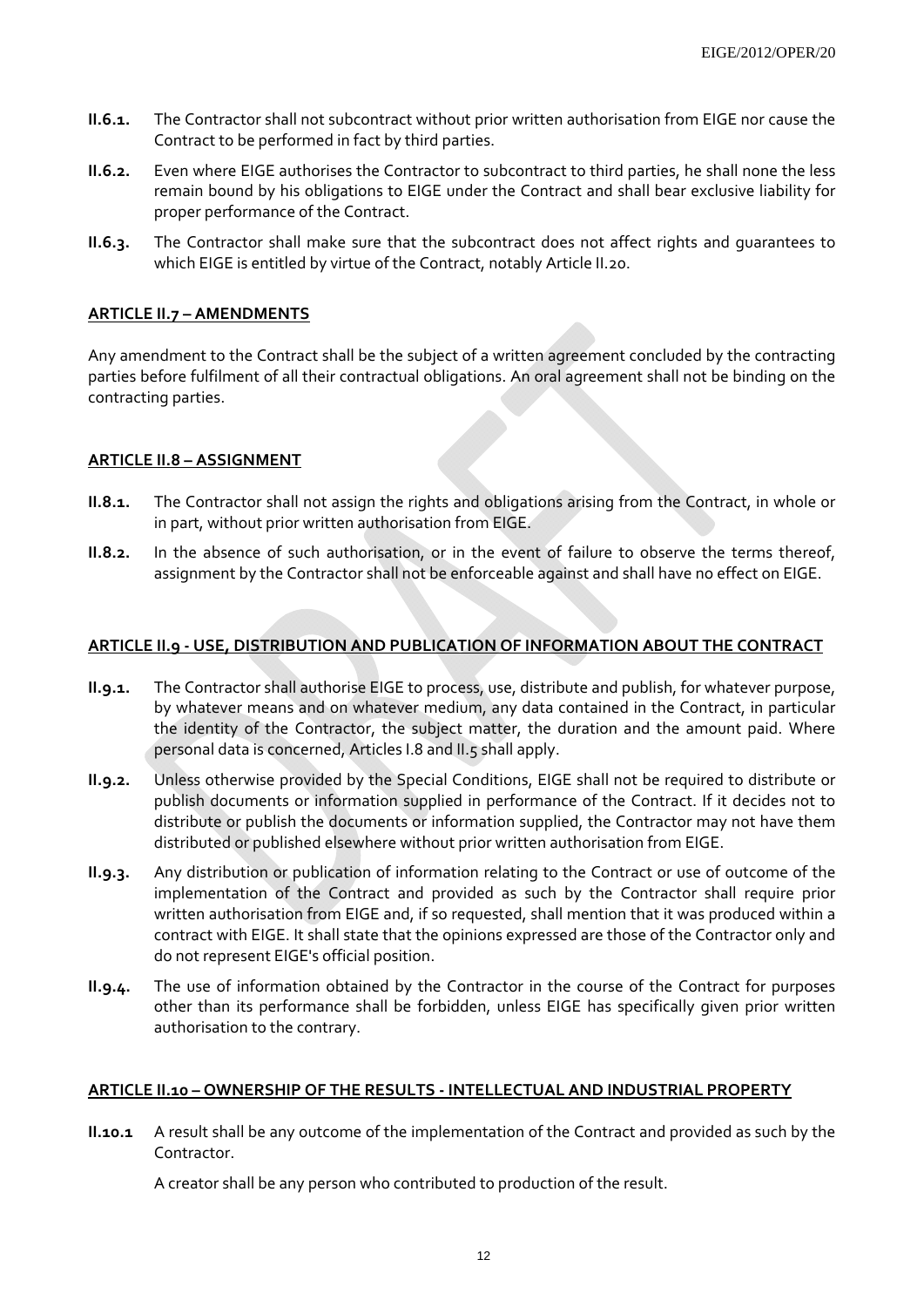Pre-existing intellectual property rights, sometimes referred to as background technology, are any industrial and intellectual property rights which exist prior to the contract being entered into and include rights of ownership and use of the Contractor, EIGE and any third parties ("preexisting rights").

It shall be a material term of the Contract and of the essence of the Contract that Contractors shall be under a duty to provide a list of pre-existing rights at the date of delivery of the final result the latest.

**II.10.2** The ownership of all the results or rights thereon as listed in the tender specification and the tender attached to the contract, including copyright and other intellectual or industrial property rights, and all technological solutions and information embodied therein, obtained in performance of the Contract, shall be irrevocably and fully vested to the Union, which may use them as described in the Contract. All the rights shall be vested on the Union from the moment the results were delivered and accepted by EIGE.

For the avoidance of doubt and where applicable, any such vesting of rights is also deemed to constitute an effective transfer of the rights from the Contractor to the Union.

The payment of the fee under Article I.3 is deemed to include all forms of use by the Union of the results as set out in Article I.9.

The above vesting of rights in the Union under this Contract covers all territories worldwide and is valid for the whole duration of intellectual property rights protection.

- **II.10.3** Any intermediary sub-result, raw data, intermediary analysis made available to EIGE by the Contractor cannot be used by the Union without written consent of the Contractor, unless the tender specification explicitly provides for it to be treated as self-contained result.
- **II.10.4** The Contractor retains all right, title and interest in pre-existing rights not fully vested into the Union in line with Article I.9.2, and hereby grants the Union for the requested period a licence to use the pre-existing rights to the extent necessary to use the delivered results.
- **II.10.5** The Contractor shall ensure that delivered results are free of rights or claims from third parties including in relation to pre-existing rights, for any use envisaged by EIGE. This does not concern the moral rights of natural persons and rights referred to in Article II.10.4.
- **II.10.6** The Contractor shall clearly point out all quotations of existing textual works made by the Contractor. The complete reference should include as appropriate: name of the author, title of the work, date of publishing, date of creation, place of publication, address of publication on internet, number, volume and other information allowing to identify the origin easily.
- **II.10.7** The Contractor shall clearly indicate all parts to which there are pre-existing rights and all parts of the result originating from external sources: parts of other documents, images, graphs, tables, data, software, technical inventions, know-how etc. (delivered in paper, electronic or other form).

For non-textual results or results provided in electronic form only, the description, instruction or information document shall list all parts coming from external sources: IT development tools, routines, subroutines and/or other programs ("background technology"), concepts, designs, installations or pieces of art, data, source or background materials or any other parts of external origin.

- **II.10.8** If EIGE so requires, the Contractor shall provide proof of ownership or rights to use all necessary rights to the materials referred to in Article II.10.7.
- **II.10.9.** By delivering the results the Contractor confirms that the creators undertake not to oppose their names being recalled when the results are presented to the public and confirms that the results can be divulged.

The Contractor shall possess all relevant agreements of the creator and provide proof by way of documentary evidence.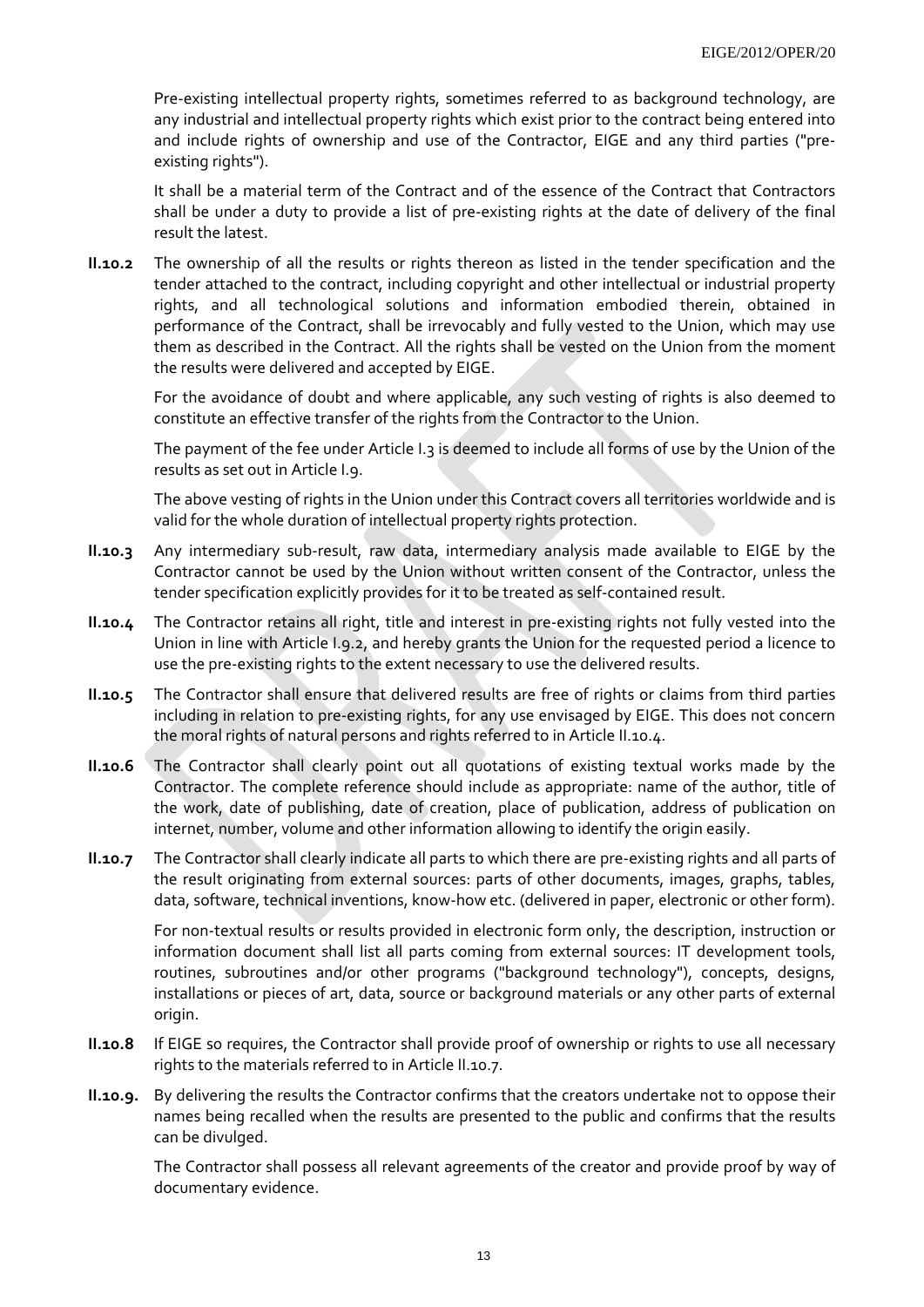- **II.10.10.** By delivering the results the Contractor warrants that the above transfer of rights does not violate any law or infringe any rights of others and that he possesses the relevant rights or powers to execute the transfer. He also warrants that he has paid or has verified payment of all fees including fees to collecting societies, related to the final results.
- **II.10.11.** The Contractor shall indemnify and hold the Union harmless for all damages and cost incurred due to any claim brought by any third party including creators and intermediaries for any alleged breach of any intellectual, industrial or other property right based on the Union 's use of the works and in relation to which the Contractor has granted the Union user rights.

## **ARTICLE II.11 – FORCE MAJEURE**

- **II.11.1.** Force majeure shall mean any unforeseeable and exceptional situation or event beyond the control of the contracting parties which prevents either of them from performing any of their obligations under the Contract, was not due to error or negligence on their part or on the part of a subcontractor, and could not have been avoided by the exercise of due diligence. Defects in equipment or material or delays in making it available, labour disputes, strikes or financial problems cannot be invoked as force majeure unless they stem directly from a relevant case of force majeure.
- **II.11.2.** Without prejudice to Article II.1.8, if either contracting party is faced with force majeure, it shall notify the other party without delay by registered letter with acknowledgment of receipt or equivalent, stating the nature, likely duration and foreseeable effects.
- **II.11.3.** Neither contracting party shall be held in breach of its contractual obligations if it has been prevented from performing them by force majeure. Where the Contractor is unable to perform his contractual obligations owing to force majeure, he shall have the right to remuneration only for tasks actually executed.
- **II.11.4.** The contracting parties shall take the necessary measures to reduce damage to a minimum.

# **ARTICLE II.12 – LIQUIDATED DAMAGES**

Should the Contractor fail to perform his obligations under the Contract within the time limits set by the Contract, then, without prejudice to the Contractor's actual or potential liability incurred in relation to the Contract or to EIGE's right to terminate the Contract, EIGE may decide to impose liquidated damages per calendar day of delay according to the following formula: 0.3 x (*V/d)*

- *V* is the amount specified in Article I.3.1;
- *d* is the duration specified in Article I.2.3 expressed in days

The Contractor may submit arguments against this decision within thirty days of notification by registered letter with acknowledgement of receipt or equivalent. In the absence of reaction on his part or of written withdrawal by EIGE within thirty days of the receipt of such arguments, the decision imposing the liquidated damages shall become enforceable. These liquidated damages shall not be imposed where there is provision for interest for late completion. EIGE and the Contractor expressly acknowledge and agree that any sums payable under this Article are in the nature of liquidated damages and not penalties, and represent a reasonable estimate of fair compensation for the losses that may be reasonably anticipated from such failure to perform obligations.

#### **ARTICLE II.13 – SUSPENSION OF THE CONTRACT**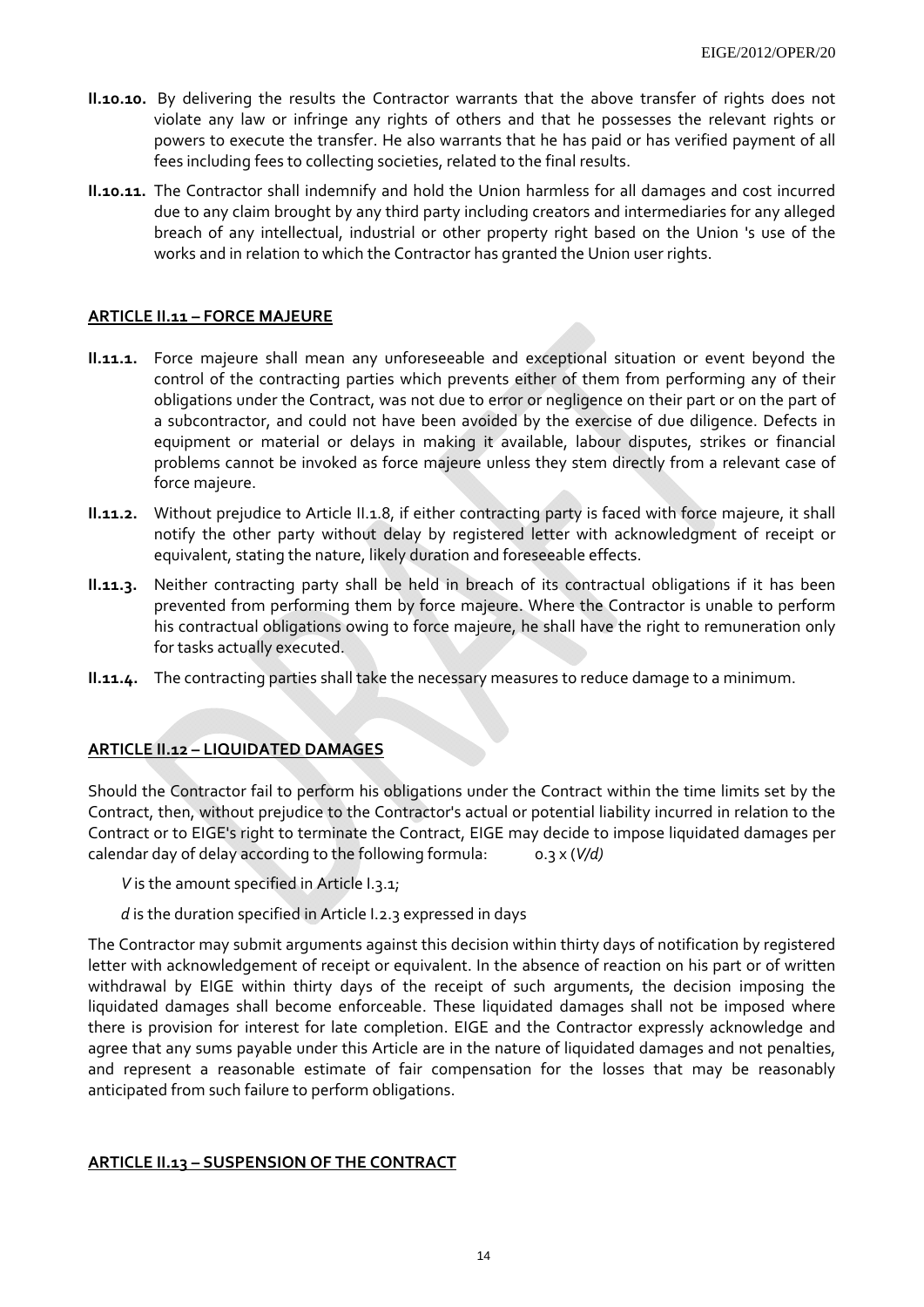Without prejudice to EIGE's right to terminate the Contract, where the Contract is subject to substantial error, irregularity or fraud EIGE may suspend execution of the Contract or any part thereof. Suspension shall take effect on the day the Contractor receives notification by registered letter with acknowledgment of receipt or equivalent, or at a later date where the notification so provides. EIGE shall as soon as possible give notice to the Contractor to resume the service suspended or inform that it is proceeding with contract termination. The Contractor shall not be entitled to claim compensation on account of suspension of the Contract or of part thereof.

#### **ARTICLE II.14 – TERMINATION BY EIGE**

**II.14.1**. EIGE may terminate the Contract in the following circumstances:

- (a) where the Contractor is being wound up, is having his affairs administered by the courts, has entered into an arrangement with creditors, has suspended business activities, is the subject of proceedings concerning those matters, or is in any analogous situation arising from a similar procedure provided for in national legislation or regulations;
- (b) where the Contractor has not fulfilled obligations relating to the payment of social security contributions or the payment of taxes in accordance with the legal provisions of the country in which he is established or with those of the country applicable to the Contract or those of the country where the Contract is to be performed;
- (c) where EIGE has evidence or seriously suspects the Contractor or any related entity or person, of professional misconduct;
- (d) where EIGE has evidence or seriously suspects the Contractor or any related entity or person, of fraud, corruption, involvement in a criminal organisation or any other illegal activity detrimental to the Union's financial interests;
- (e) where EIGE has evidence or seriously suspects the Contractor or any related entity or person, of substantial errors, irregularities or fraud in the award procedure or the performance of the Contract;
- (f) where the Contractor is in breach of his obligations under Article II.3;
- (g) where the Contractor was guilty of misrepresentation in supplying the information required by EIGE as a condition of participation in the Contract procedure or failed to supply this information;
- (h) where a change in the Contractor's legal, financial, technical or organisational situation could, in EIGE's opinion, have a significant effect on the performance of the Contract;
- (i) where execution of the tasks has not actually commenced within three months of the date foreseen, and the new date proposed, if any, is considered unacceptable by EIGE;
- (j) where the Contractor is unable, through his own fault, to obtain any permit or licence required for performance of the Contract;
- (k) where the Contractor, after receiving formal notice in writing to comply, specifying the nature of the alleged failure, and after being given the opportunity to remedy the failure within a reasonable period following receipt of the formal notice, remains in serious breach of his contractual obligations.
- **II.14.2**. In case of force majeure, notified in accordance with Article II.11, either contracting party may terminate the Contract, where performance thereof cannot be ensured for a period corresponding to at least to one fifth of the period laid down in Article I.2.3.
- **II.14.3**. Prior to termination under point c), d), e), h) or k), the Contractor shall be given the opportunity to submit his observations.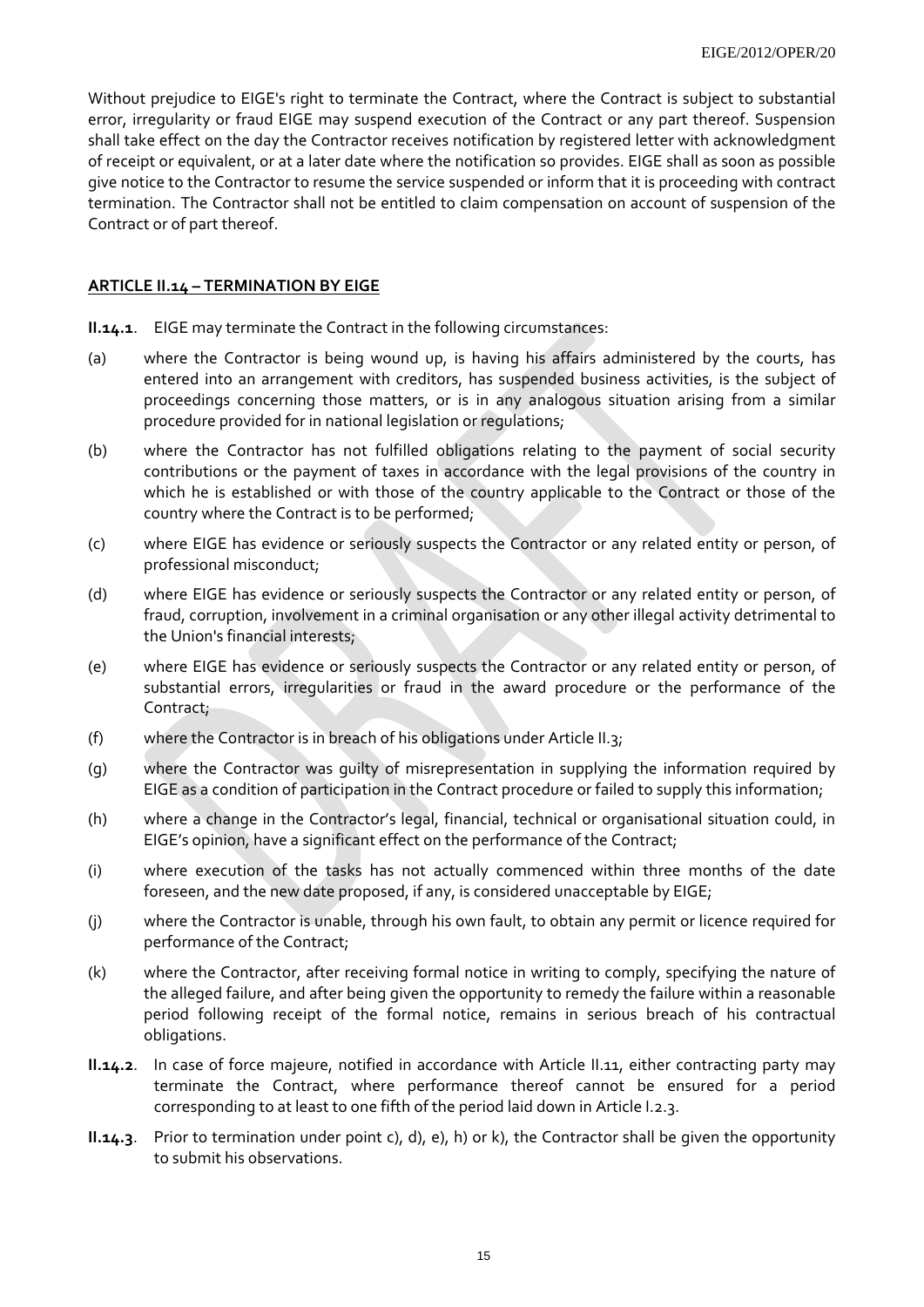Termination shall take effect on the date on which a registered letter with acknowledgment of receipt terminating the Contract is received by the Contractor, or on any other date indicated in the letter of termination.

#### **II.14.4. Consequences of termination**

In the event of EIGE terminating the Contract in accordance with this article and without prejudice to any other measures provided for in the Contract, the Contractor shall waive any claim for consequential damages, including any loss of anticipated profits for uncompleted work. On receipt of the letter terminating the Contract, the Contractor shall take all appropriate measures to minimise costs, prevent damage, and cancel or reduce his commitments. He shall draw up the documents required by the Special Conditions for the tasks executed up to the date on which termination takes effect, within a period not exceeding sixty days from that date.

EIGE may claim compensation for any damage suffered and recover any sums paid to the Contractor under the Contract.

On termination EIGE may engage any other contractor to execute or complete the services. EIGE shall be entitled to claim from the Contractor all extra costs incurred in doing so, without prejudice to any other rights or guarantees it has under the Contract.

# **ARTICLE II.14a – SUBSTANTIAL ERRORS, IRREGULARITIES AND FRAUD ATTRIBUTABLE TO THE CONTRACTOR**

Where, after the award of the Contract, the award procedure or the performance of the Contract prove to have been subject to substantial errors, irregularities or fraud, and where such errors, irregularities or fraud are attributable to the Contractor, EIGE may refuse to make payments, may recover amounts already paid or may terminate all the contracts concluded with the Contractor, in proportion to the seriousness of the errors, irregularities of fraud.

#### **ARTICLE II.15 – INVOICING AND PAYMENTS**

#### **II.15.1. Pre-financing guarantee:**

Where required by Article I.4.1 or if the pre-financing is over €150 000*,* the Contractor shall provide a financial guarantee in the form of a bank guarantee or equivalent supplied by a bank or an authorised financial institution (guarantor) equal to the amount indicated in the same article to cover pre-financing under the Contract. Such guarantee may be replaced by a joint and several guarantee by a third party.

The guarantor shall pay to EIGE at its request an amount corresponding to payments made by it to the Contractor which have not yet been covered by equivalent service rendered on his part.

The guarantor shall stand as first-call guarantor and shall not require EIGE to have recourse against the principal debtor (the Contractor).

The guarantee shall specify that it enters into force at the latest on the date on which the Contractor receives the pre-financing. The guarantee shall be retained until the pre-financing has been cleared against interim payments or payment of the balance to the Contractor. It shall be released the following month or, in the absence of such clearing, four months after the issuance of a corresponding debit note. The cost of providing such guarantee shall be borne by the Contractor.

#### **II.15.2. Interim payments and payment of the balance:**

Payments shall be executed only if the Contractor has fulfilled all his contractual obligations by the date on which the invoice is submitted.

At the end of each of the periods indicated in Annex II the Contractor shall submit to EIGE an invoice accompanied by the documents provided for in the Special Conditions.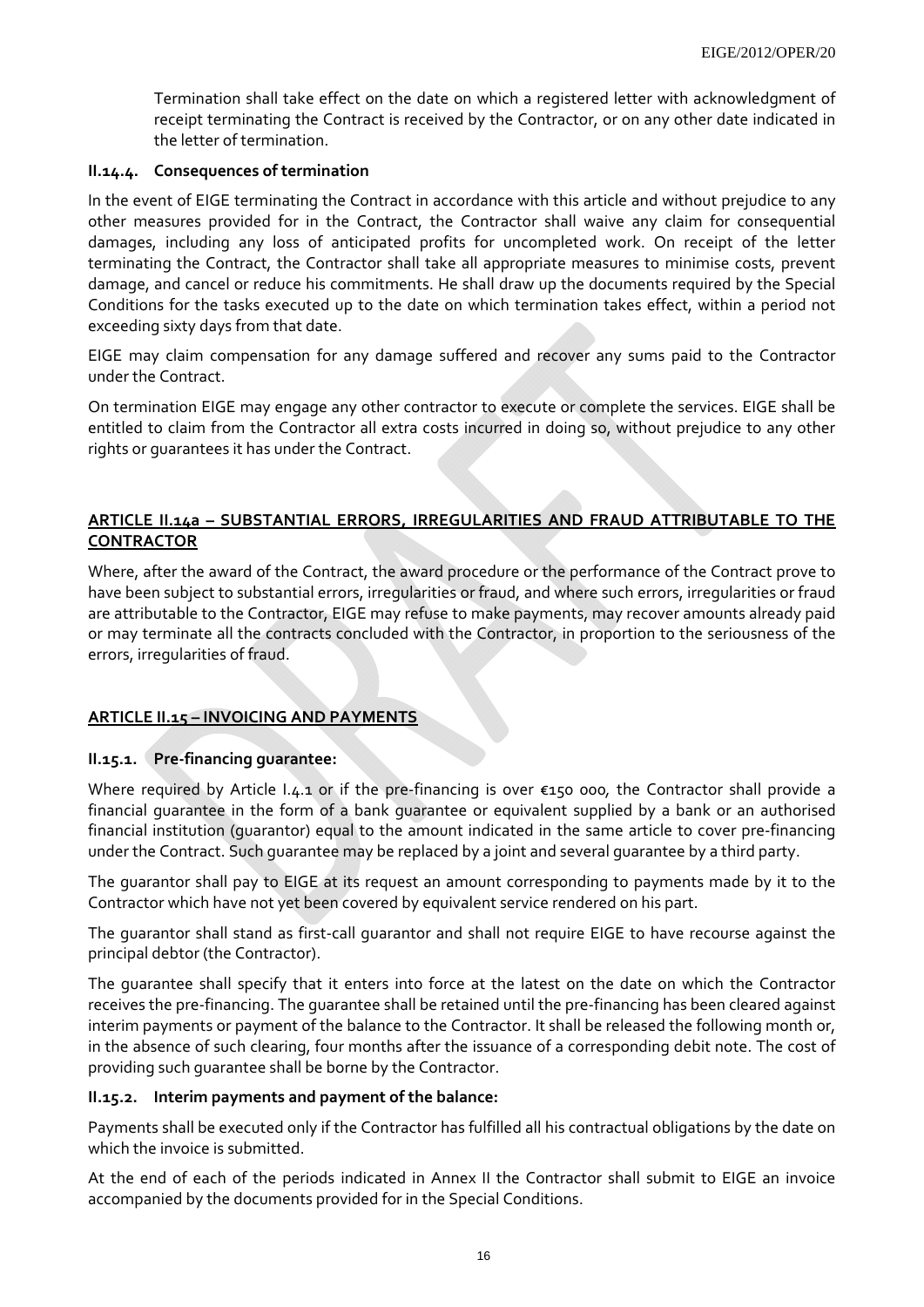If providing a progress report is a condition for payment, on receipt EIGE shall have the period of time indicated in the Special Conditions in which:

- to approve it, with or without comments or reservations, or suspend such period and request additional information; or
- to reject it and request a new progress report.

Approval of the progress report shall not imply recognition of the regularity or of the authenticity, completeness and correctness of the declarations and information it contains.

Where EIGE requests a new progress report because the one previously submitted has been rejected, this shall be submitted within the period of time indicated in the Special Conditions. The new progress report shall likewise be subject to the above provisions.

#### **II.15.3. Payment currency and costs:**

Payments are executed in the currency of the contract.

Costs of the transfer are borne in the following way:

- costs of dispatch charged by the bank of EIGE are borne by EIGE,
- cost of receipt charged by the bank of the Contractor are borne by the Contractor,
- all costs of repeated transfer caused by one of the parties are borne by the party who caused repetition of the transfer.

# **ARTICLE II.16 – GENERAL PROVISIONS CONCERNING PAYMENTS**

- **II.16.1.** Payments shall be deemed to have been made on the date on which EIGE's account is debited.
- **II.16.2.** The payment periods referred to in Article I.4 may be suspended by EIGE at any time if it informs the Contractor that his invoice is not admissible, either because the amount is not due or because the necessary supporting documents have not been properly produced. EIGE may proceed with further verification, including an on-the-spot check, in order to ascertain, prior to payment, that the invoice is admissible.

EIGE shall notify the Contractor accordingly and set out the reasons for the suspension by registered letter with acknowledgment of receipt or equivalent. Suspension shall take effect from the date of dispatch of the letter*.* The remainder of the period referred to in Article I.4 shall begin to run again once the suspension has been lifted.

**II.16.3.** In the event of late payment the Contractor shall be entitled to interest, provided the calculated interest exceeds EUR 200. In case interest does not exceed EUR 200, the Contractor may claim interest within two months of receiving the payment. Interest shall be calculated at the rate applied by the European Central Bank to its most recent main refinancing operations (*"the reference rate"*) plus seven percentage points (*"the margin"*). The reference rate in force on the first day of the month in which the payment is due shall apply. Such interest rate is published in the C series of the Official Journal of the European Union. Interest shall be payable for the period elapsing from the calendar day following expiry of the time limit for payment up to the day of payment. Suspension of payment by EIGE may not be deemed to constitute late payment.

# **ARTICLE II. 17 – TAXATION**

**II.17.1.** The Contractor shall have sole responsibility for compliance with the tax laws which apply to him. Failure to comply shall make the relevant invoices invalid.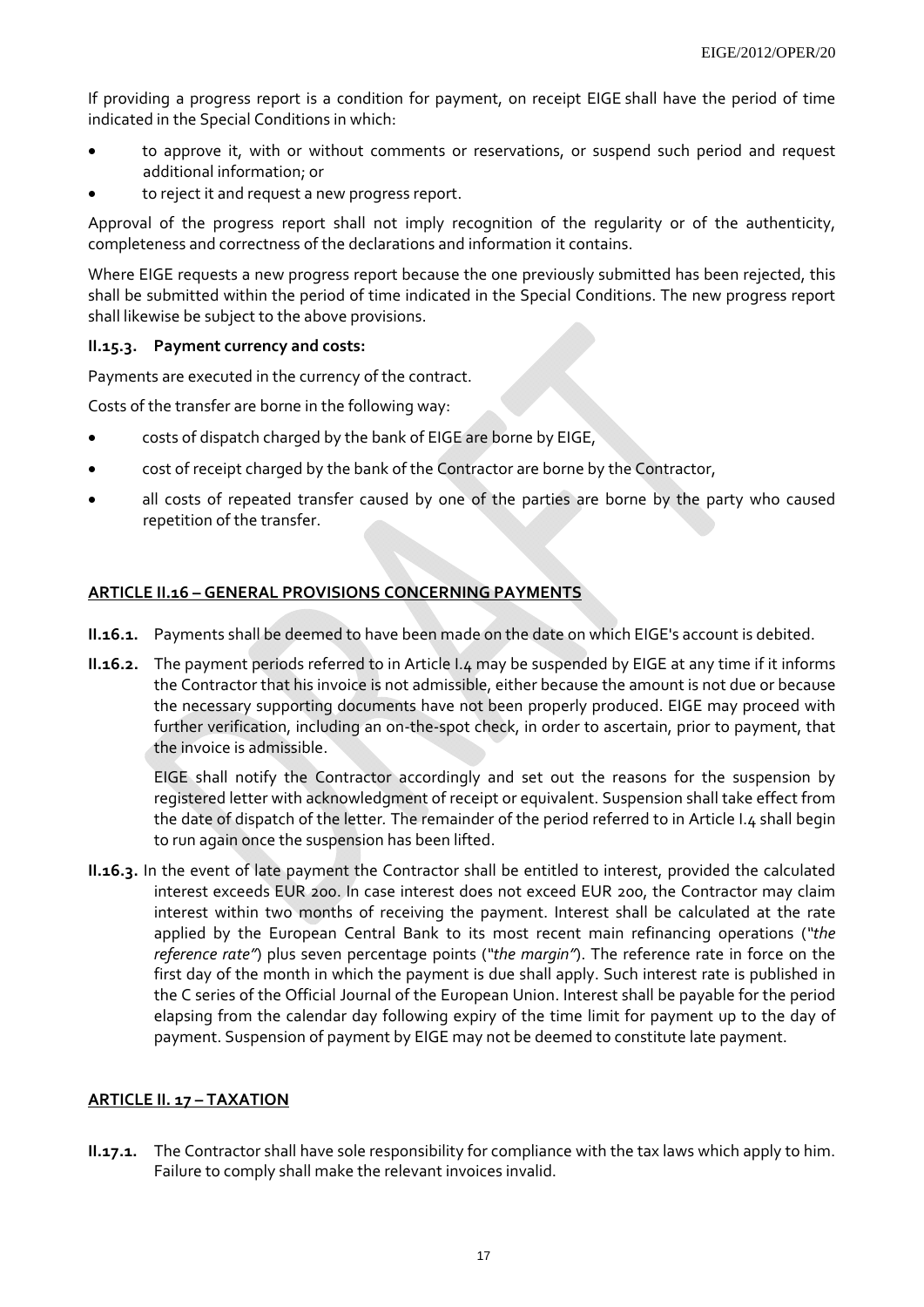- **II.17.2.** The Contractor recognises that EIGE is, as a rule, exempt from all taxes and duties, including value added tax (VAT), pursuant to the provisions of Articles  $\frac{1}{3}$  and  $\frac{1}{4}$  of the Protocol on the Privileges and Immunities of the European Union.
- **II.17.3.** The Contractor shall accordingly complete the necessary formalities with the relevant authorities to ensure that the goods and services required for performance of the Contract are exempt from taxes and duties, including VAT.
- **II.17.4.** Invoices presented by the Contractor shall indicate his place of taxation for VAT purposes and shall specify separately the amounts not including VAT and the amounts including VAT.

#### **ARTICLE II.18 - REIMBURSEMENTS**

- **II.18.1.** Where provided by the Special Conditions or by Annex II, EIGE shall reimburse the expenses which are directly connected with execution of the tasks on production of original supporting documents, including receipts and used tickets.
- **II.18.2.** Travel and subsistence expenses shall be reimbursed, where appropriate, on the basis of the shortest itinerary.
- **II.18.3.** Travel expenses shall be reimbursed as follows:
- a) travel by air shall be reimbursed up to the maximum cost of an economy class ticket at the time of the reservation;
- b) travel by boat or rail shall be reimbursed up to the maximum cost of a first class ticket;
- c) travel by car shall be reimbursed at the rate of one first class rail ticket for the same journey and on the same day;
- d) travel outside Union territory shall be reimbursed under the general conditions stated above provided EIGE has given its prior written agreement.
- **II.18.4.** Subsistence expenses shall be reimbursed on the basis of a daily allowance as follows:
- a) for journeys of less than 200 km (return trip) no subsistence allowance shall be payable;
- b) daily subsistence allowance shall be payable only on receipt of a supporting document proving that the person concerned was present at the place of destination;
- c) daily subsistence allowance shall take the form of a flat-rate payment to cover all subsistence expenses, including accommodation, meals, local transport, insurance and sundries;
- d) daily subsistence allowance, where applicable, shall be reimbursed at the rate specified in Article  $1.3.$
- **II.18.5.** The cost of shipment of equipment or unaccompanied luggage shall be reimbursed provided EIGE has given prior written authorisation.
- **II.18.6**. Conversion between the euro and another currency shall be made using the daily euro exchange rate published in the C series of the *Official Journal of the European Union* of the day on which the expense was made.

#### **ARTICLE II.19 – RECOVERY**

**II.19.1.** If total payments made exceed the amount actually due or if recovery is justified in accordance with the terms of the Contract, the Contractor shall reimburse the appropriate amount in euro on receipt of the debit note, in the manner and within the time limits set by EIGE.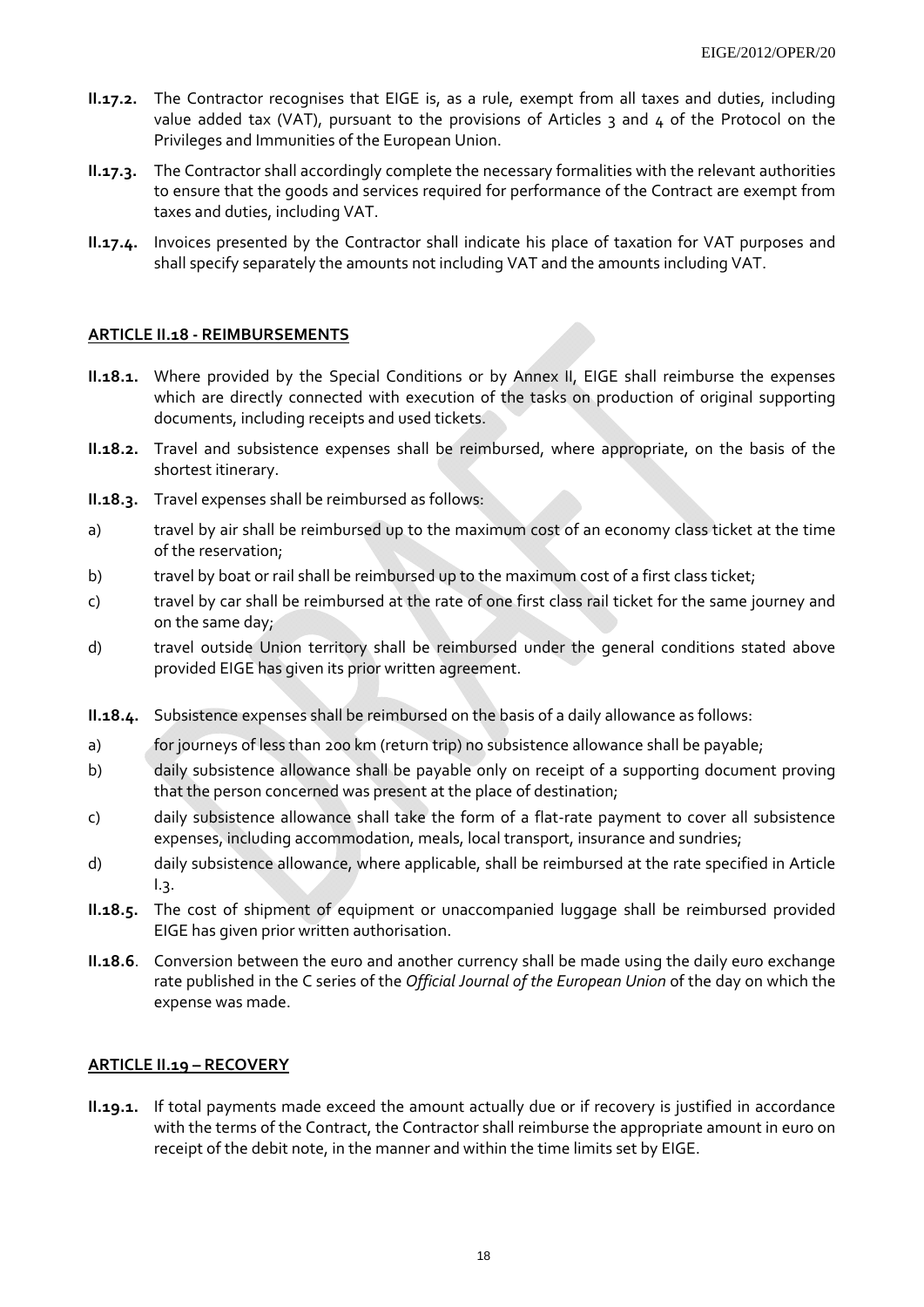- **II.19.2.** In the event of failure to pay by the deadline specified in the debit note, the sum due shall bear interest at the rate indicated in Article II.16.3. Interest shall be payable from the calendar day following the due date up to the calendar day on which the debt is repaid in full.
- **II.19.3.** EIGE may, after informing the Contractor, recover amounts established as certain, of a fixed amount and due by offsetting, in cases where the Contractor also has a claim on the Union that is certain, of a fixed amount and due. EIGE may also claim against the guarantee, where provided for.

#### **ARTICLE II.20 – CHECKS AND AUDITS**

- **II.20.1.** Pursuant to Article 142 of the Financial Regulation applicable to the general budget of the European Communities, the Court of Auditors shall be empowered to audit the documents held by the natural or legal persons receiving payments from the budget of the Union from signature of the Contract up to five years after payment of the balance.
- **II.20.2.** EIGE or an outside body of its choice shall have the same rights as the Court of Auditors for the purpose of checks and audits limited to compliance with contractual obligations from signature of the Contract up to five years after payment of the balance.
- **II.20.3.** In addition, the European Anti Fraud Office may carry out on-the-spot checks and inspections in accordance with Council Regulation (Euratom, EC) No 2185/96 and Parliament and Council Regulation (EC) No 1073/1999 from signature of the Contract up to five years after payment of the balance.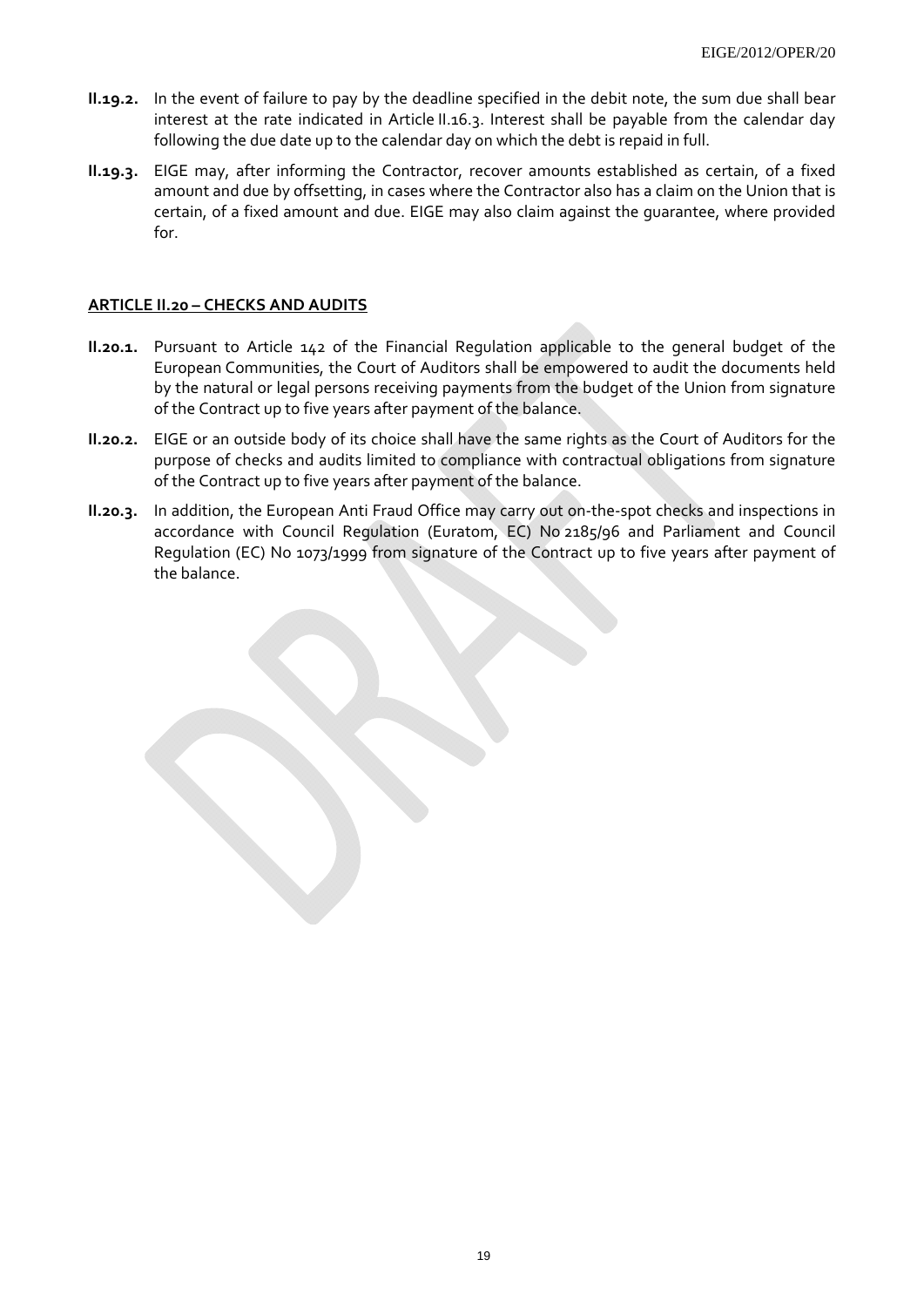# **ANNEX II**

**Tender Specifications**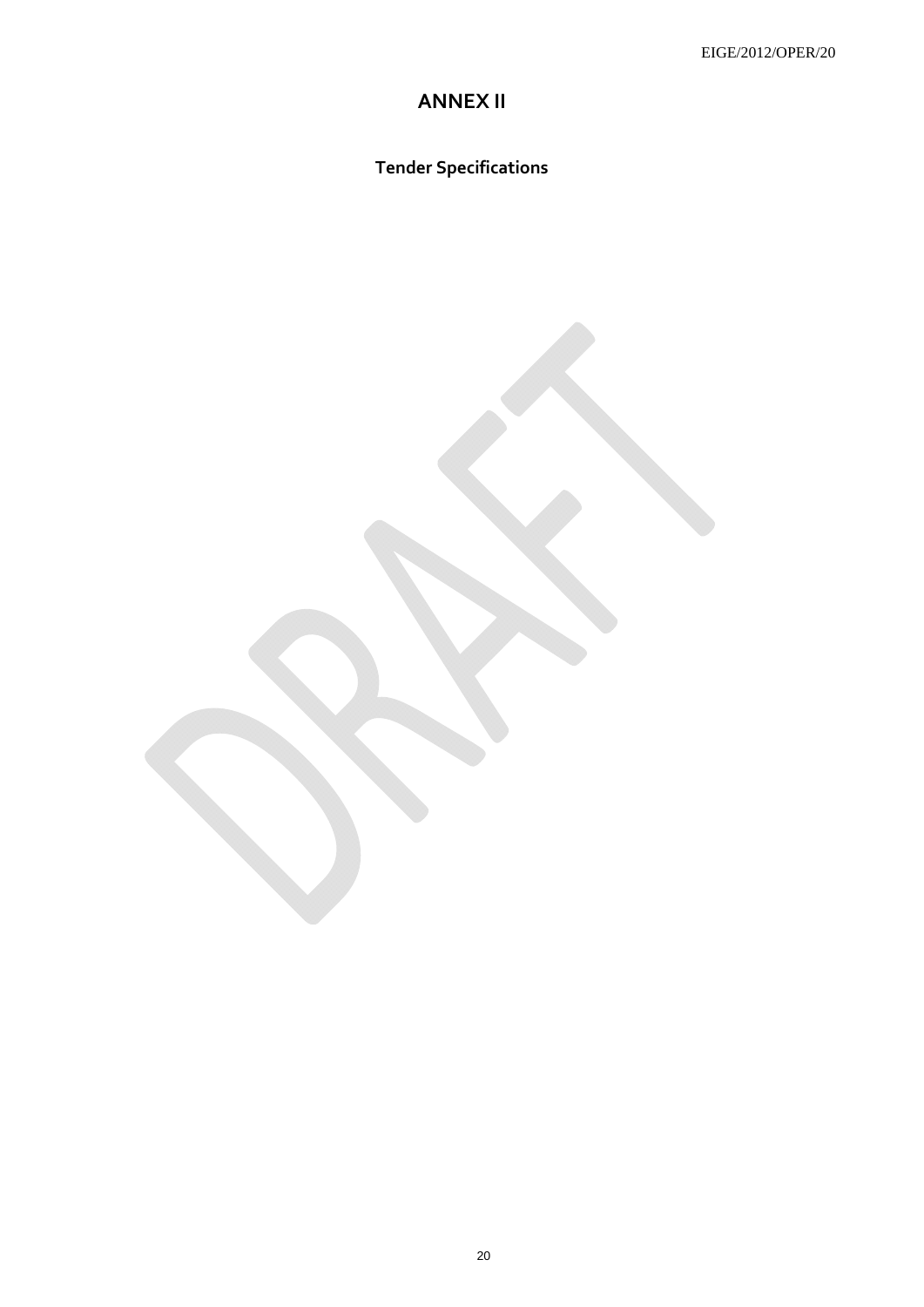# **ANNEX III**

**Contractor's Tender** 

21